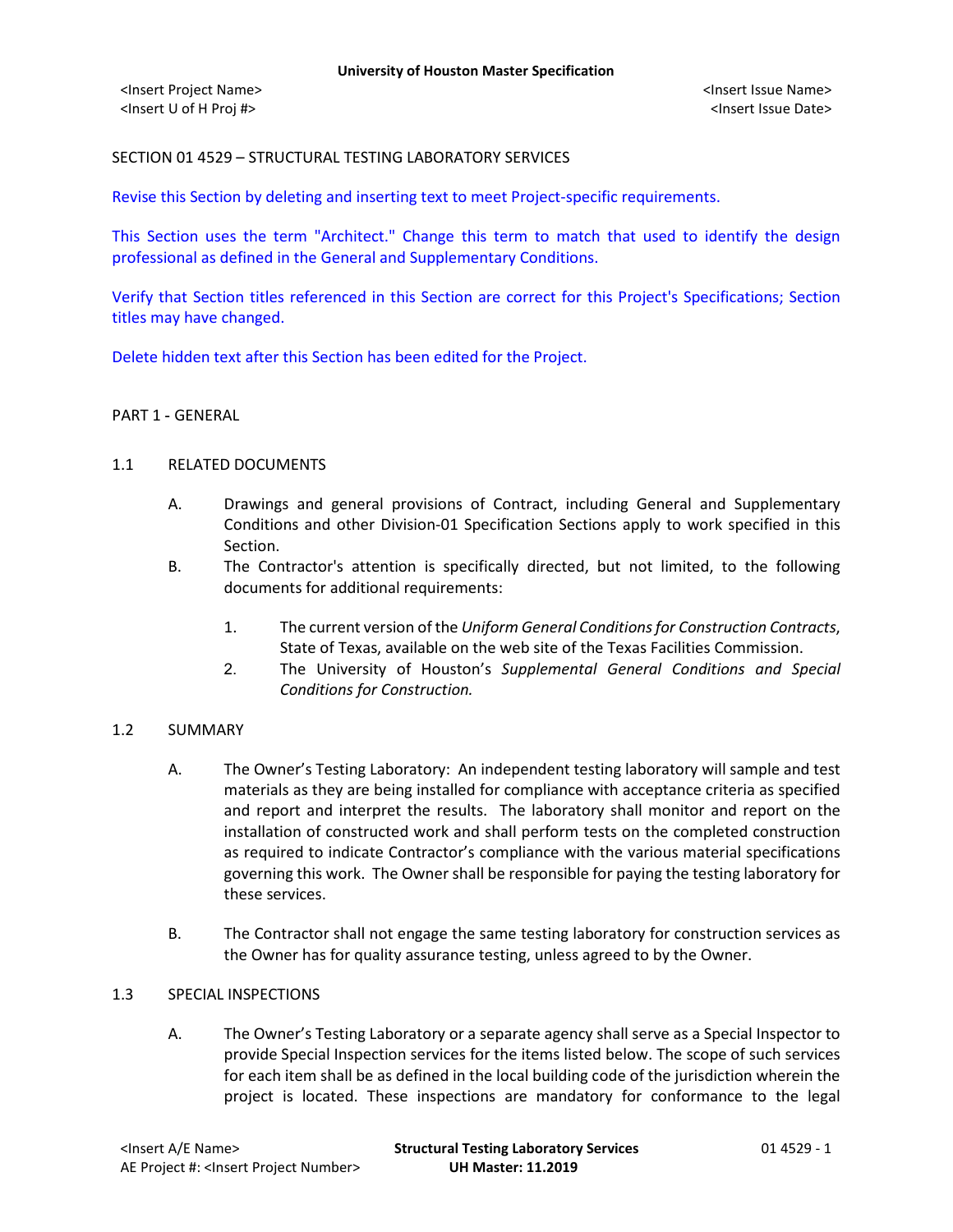requirements of the building code and shall be in addition to the inspections and tests otherwise defined in this specification.

- 1. Reinforcing Steel Placement
- 2. Concrete Work
- 3. Welding of Reinforcing Steel
- 4. Bolts to be Installed in Concrete and Their Installation to allow for higher allowable tension values
- 5. Prestressing Tendons Placement
- 6. Prestressing Operation
- 7. Grouting of Bonded Prestressing Tendons
- 8. Post-tensioned Tendons Placement
- 9. Post-tensioning Operation
- 10. Precast Concrete Erection
- 11. Inspection of Structural Steel, Bolting, and Welding Material
- 12. Welding of Structural Steel
- 13. High-Strength Bolting
- 14. Compacted Earth Fill
- 15. Pile Foundations
- 16. Pier Foundations
- 17. Shotcrete Work
- 18. Masonry Work
- 19. Wood Construction
- B. Qualifications of Special Inspector: The Special Inspector shall be a qualified person who shall demonstrate competence, to the satisfaction of the Building Official, for inspection of the particular type of construction or operation being inspected. The Special Inspector shall meet the legal qualifications of the building code having jurisdiction.
- C. Duties and Responsibilities of the Special Inspector: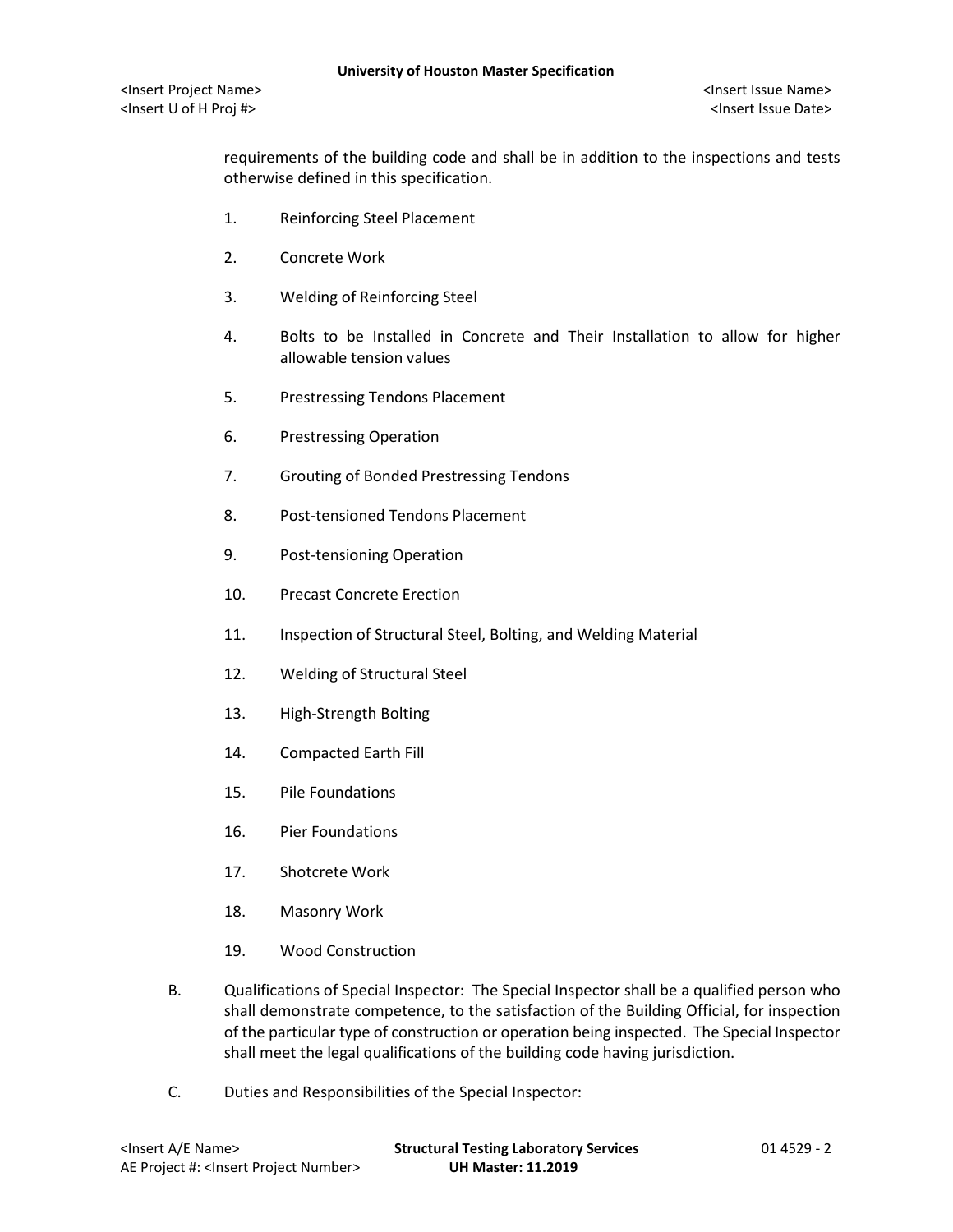- 1. The Special Inspector shall observe the work assigned to ascertain that, to the best of his/her knowledge, it is in conformance with the approved design Drawings and Specifications.
- 2. The Special Inspector shall furnish inspection reports to the Building Official, the Architect/Engineer, and the Owner. All discrepancies shall be brought to the immediate attention of the Architect/Engineer, Contractor, and Owner. A report that the corrected work has been inspected shall be sent to the Building Official, the Architect/Engineer, and the Owner.
- 3. The Special Inspector shall submit a final signed report stating whether the work requiring special inspection was, to the best of the inspector's knowledge, in conformance to the approved plans and specifications and the applicable workmanship provisions of the building code.

# 1.4 QUALIFICATIONS OF TESTING LABORATORY

- A. The Testing Laboratory shall meet the basic requirements of ASTM E329 and shall submit to the Owner, Architect, and Engineer evidence of current accreditation from the American Association for Laboratory Accreditation, the AASHTO Accreditation Program or the "NIST" National Voluntary Laboratory Accreditation Program.
- B. The Testing Laboratory shall be an Approved Agency by the Building Official of the city wherein the project is located to perform Special Inspections and other tests and inspections as outlined in the applicable building code.
- C. Tests and inspections shall be conducted in accordance with specified requirements, and if not specified, in accordance with the applicable standards of the American Society for Testing and Materials or other recognized and accepted authorities in the field.
- D. Qualifications of Welding Inspectors
	- 1. Inspectors performing visual weld inspection shall meet the requirements of AWS D1.1 Section 6.1.4. Welding inspection shall be supervised and the inspection reports signed by an inspector with current certification as an AWS Certified Welding Inspector (CWI)
	- 2. Inspectors performing nondestructive examinations of welds other than visual inspection (MT, PT, UT, RT) shall meet the requirements of AWS D1.1, Section 6.14.6.
- E. Qualifications for Post-Tensioning Inspector The technician for the Owner's Testing Laboratory performing the field inspections required for post-tensioned concrete shall possess a currently valid Level 2 Post-Tensioning Inspector Certification issued by the Post-Tensioning Institute. A copy of such certification for each such technician shall be submitted for Engineer review and approval.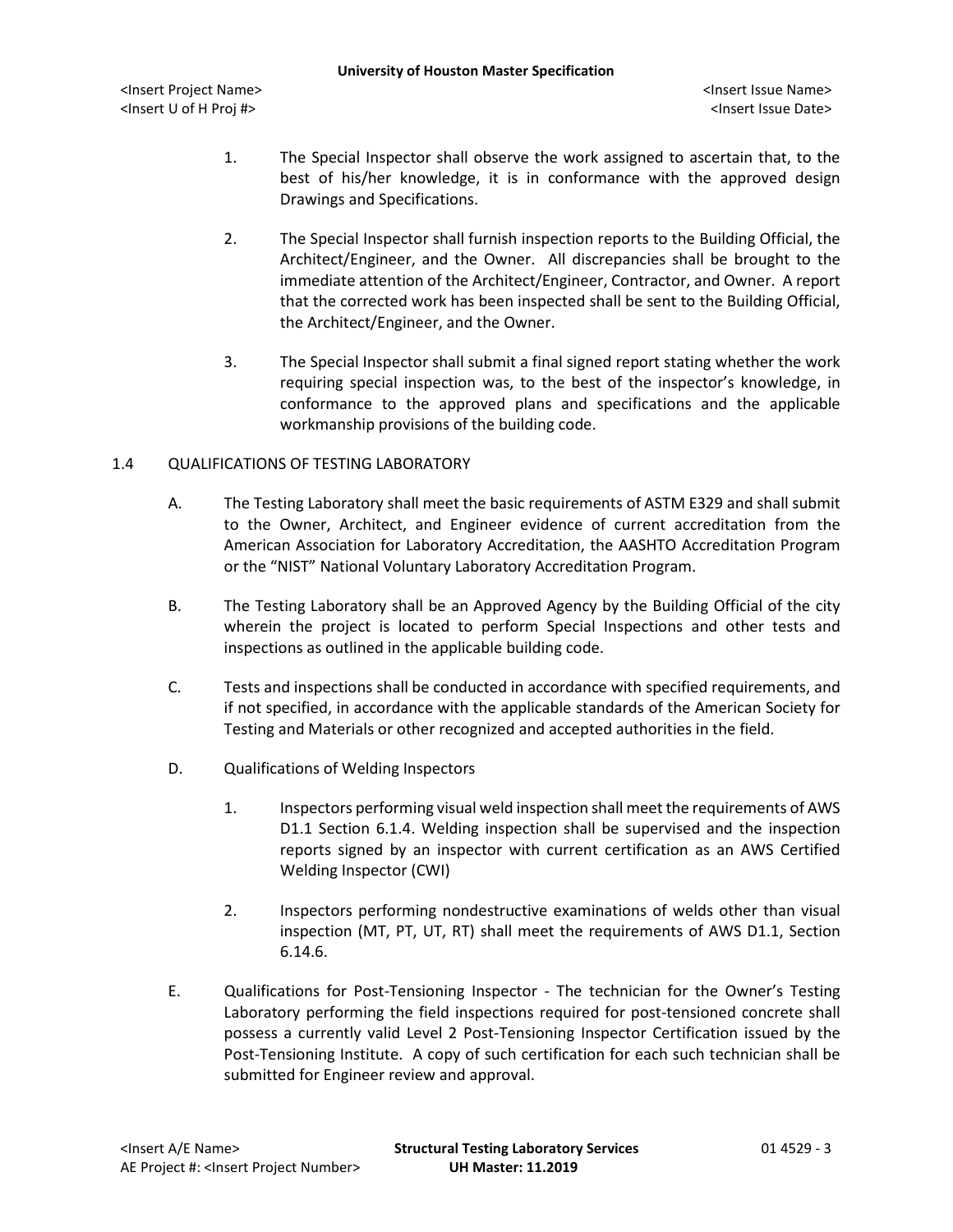# 1.5 AUTHORITIES AND DUTIES OF THE LABORATORY

- A. Attending Preconstruction Conferences: The Owner's Testing Laboratory shall receive from the Owner and review the project plans and specifications with the Architect and Engineer immediately upon receipt and prior to the start of construction. The Laboratory shall attend preconstruction conferences with the Architect, Engineer, Project Manager, General Contractor, and Material Suppliers as required to coordinate materials inspection and testing requirements with the planned construction schedule and shall participate in such conferences throughout the course of the project.
- B. Cost Proposal: The Testing Laboratory's proposal to the Owner shall contain unit price stipulations for specified tests and inspections and on an hourly basis for personnel. A total estimated price shall also be submitted.
- C. Cooperation with Design Team: The Laboratory shall cooperate with the Architect, Engineer, and Contractor and provide qualified personnel promptly on notice.
- D. The Laboratory shall perform the required inspections, sampling, and testing of materials as specified under each section and observe methods of construction for compliance with the requirements of the Contract Documents and the applicable building code.
- E. Inspections Required by Government Agencies: The Testing Laboratory shall perform inspections and submit reports and certifications as required by government agencies having jurisdiction over the aspects of the project covered by this specification.
- F. Notification of Deficiencies in the Work: The Laboratory shall notify the Architect, Engineer, and Contractor within 24 hours of discovery by telephone or e-mail, and then in writing of observed irregularities and deficiencies of the work and other conditions not in compliance with the requirements of the Contract Documents.
- G. Reports:
	- 1. Information on Reports: The Laboratory shall submit copies of reports of inspections and tests promptly and directly to the parties named below. The reports shall contain at least the following information:
		- a. Project Name
		- b. Date report issued
		- c. Testing Laboratory name and address
		- d. Name and signature of inspector
		- e. Date of inspection and sampling
		- f. Date of test
		- g. Identification of product and Specification section
		- h. Location in the project
		- i. Identification of inspection or test
		- j. Record of weather conditions and temperature (if applicable)
		- k. Results of test regarding compliance with Contract Documents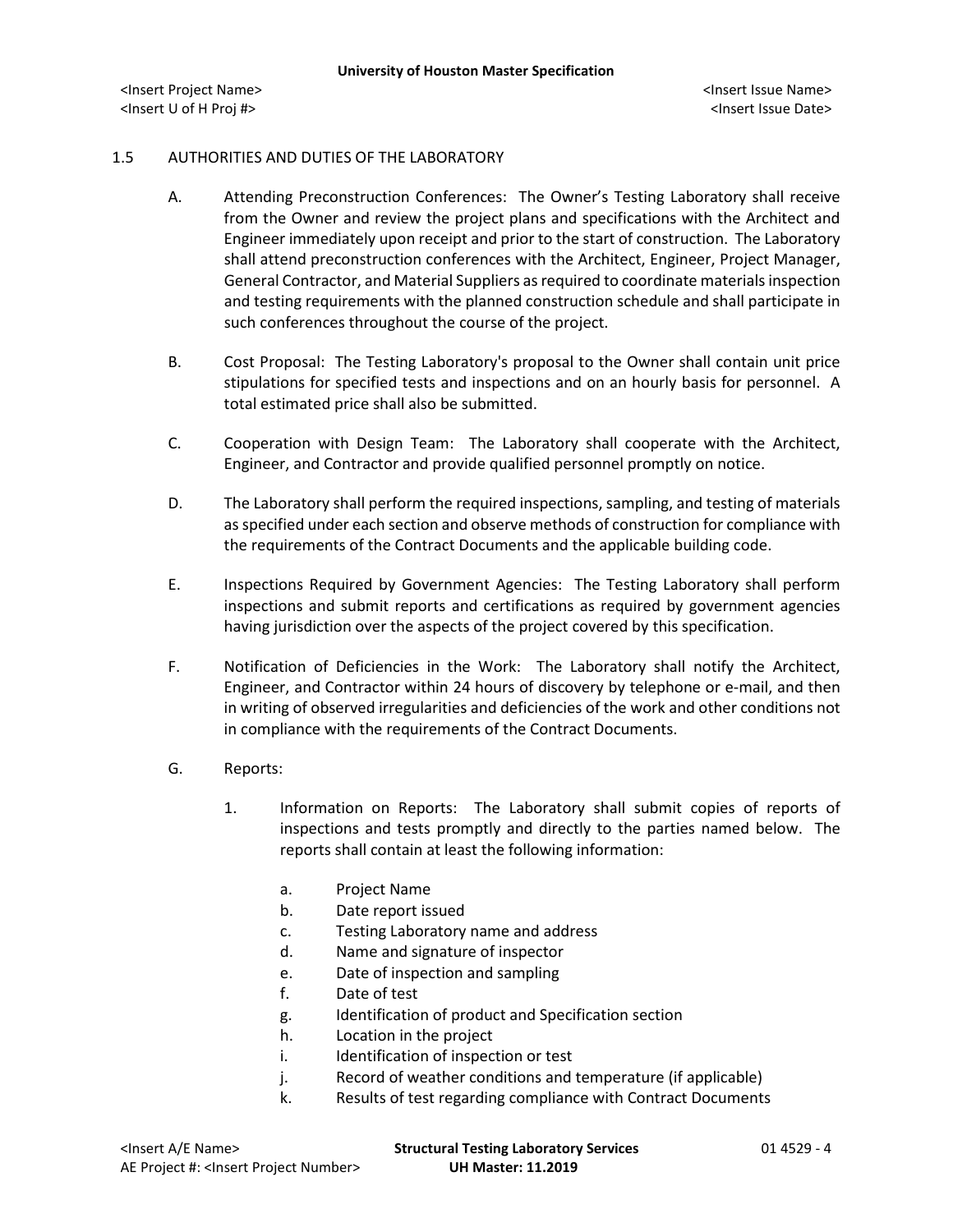- 2. Copies: The Laboratory shall send signed copies of test and inspection reports to the following parties:
	- a. 2 copies to the Owner or his representative
	- b. 2 copies to the General Contractor
	- c. 1 copy to the Architect
	- d. 1 copy to the Engineer of responsibility
- 3. Certification: Upon completion of the job, the Laboratory shall furnish to the Owner, Architect, and Engineer of Record, a statement signed by a licensed professional engineer that, to the best of their knowledge, required tests and inspections were made in accordance with the requirements of the Contract Documents.
- H. Accounting: The Testing Laboratory shall be responsible for separating and billing costs attributed to the Owner and costs attributed to the Contractor.
- I. Monitoring Product and Material Certifications: The Testing Laboratory shall be responsible for monitoring the submittals of product and material certifications from manufacturers and suppliers as specified in the Specifications and shall report to the Owner, Architect, and Engineer when those submittals are not made in a timely manner.
- J. Limitations of Authority: The Testing Laboratory is not authorized to revoke, alter, relax, enlarge upon, or release any requirements of the Specifications or to approve or accept any portion of the work or to perform any duties of the General Contractor and his Subcontractors.

## 1.6 CONTRACTOR'S RESPONSIBILITY

- A. Cooperation with Design Team: The Contractor shall cooperate with laboratory personnel, provide access to the work, and to manufacturer's operations.
- B. Furnishing Samples and Certificates: The Contractor shall provide to the laboratory certificates and representative samples of materials proposed for use in the work in quantities sufficient for accurate testing as specified.
- C. Furnishing Casual Labor, Equipment and Facilities: The Contractor shall furnish casual labor, equipment, and facilities as required for sampling and testing by the laboratory and otherwise facilitate the required inspections and tests.
- D. Advance Notice: The Contractor shall be responsible for notifying the Testing Laboratory sufficiently in advance of operations to allow for assignment of personnel and scheduling of tests. Failure to sufficiently notify may result in additional costs incurred by the Testing Laboratory that may be back-charged to the Contractor by the Owner.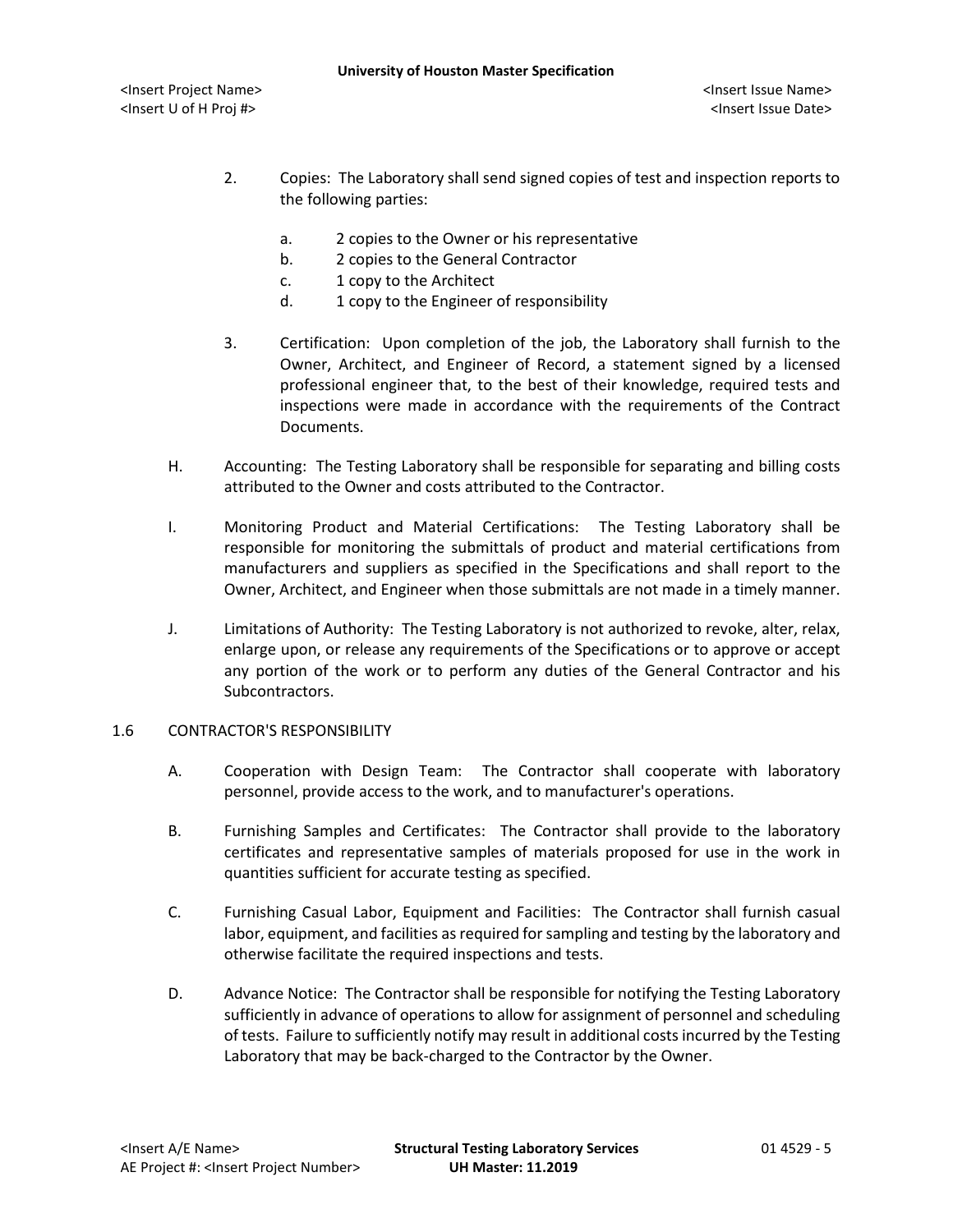- E. Payment for Substitution Testing: The Contractor shall arrange for and pay for any additional samples and tests above those required by the Contract Documents as requested by the Contractor for his convenience in performing the work.
- F. Payment for Retesting: The Contractor shall be liable to the Owner for the cost for any additional inspections, sampling, testing, and retesting done by the Owner's Testing Laboratory as required when initial tests indicate work does not comply with the requirements of the Contract Documents.
- G. Payment by Contractor: The Contractor shall furnish and pay for the following items if required:
	- 1. Soil survey of the location of borrow soil materials, samples of existing soil materials, and delivery to the Contractor's Testing Laboratory.
	- 2. Samples of concrete aggregates and delivery to the Contractor's Testing Laboratory.
	- 3. Concrete mix designs as prepared by his concrete supplier.
	- 4. Site-situated storage boxes for concrete cylinders
	- 5. Concrete coring, tests of below strength concrete, and load tests, if ordered by the Owner, Architect, or Engineer.
	- 6. Certification of reinforcing steel and prestressing steel mill order.
	- 7. Certification of structural steel mill order.
	- 8. Certification of portland cement, lime, fly ash.
	- 9. Certification of welders and preparation of Welding Procedure Specifications.
	- 10. Tests, samples, and mock-ups of substitute material where the substitution is requested by the Contractor and the tests are necessary in the opinion of the Owner, Architect or Engineer to establish equality with specified items.
	- 11. The making and testing of concrete cylinders for the purpose of evaluating strength at time of form stripping or for post-tensioning or the time spent evaluating the in situ strength of concrete using the Maturity Method.
	- 12. Any other tests when such costs are required by the Contract Documents to be paid by the Contractor.
- H. Notification of Source Change: The Contractor shall be responsible for notifying the Owner, Architect, Engineer, and Owner's Testing Laboratory when the source of any material is changed after the original tests or inspections have been made.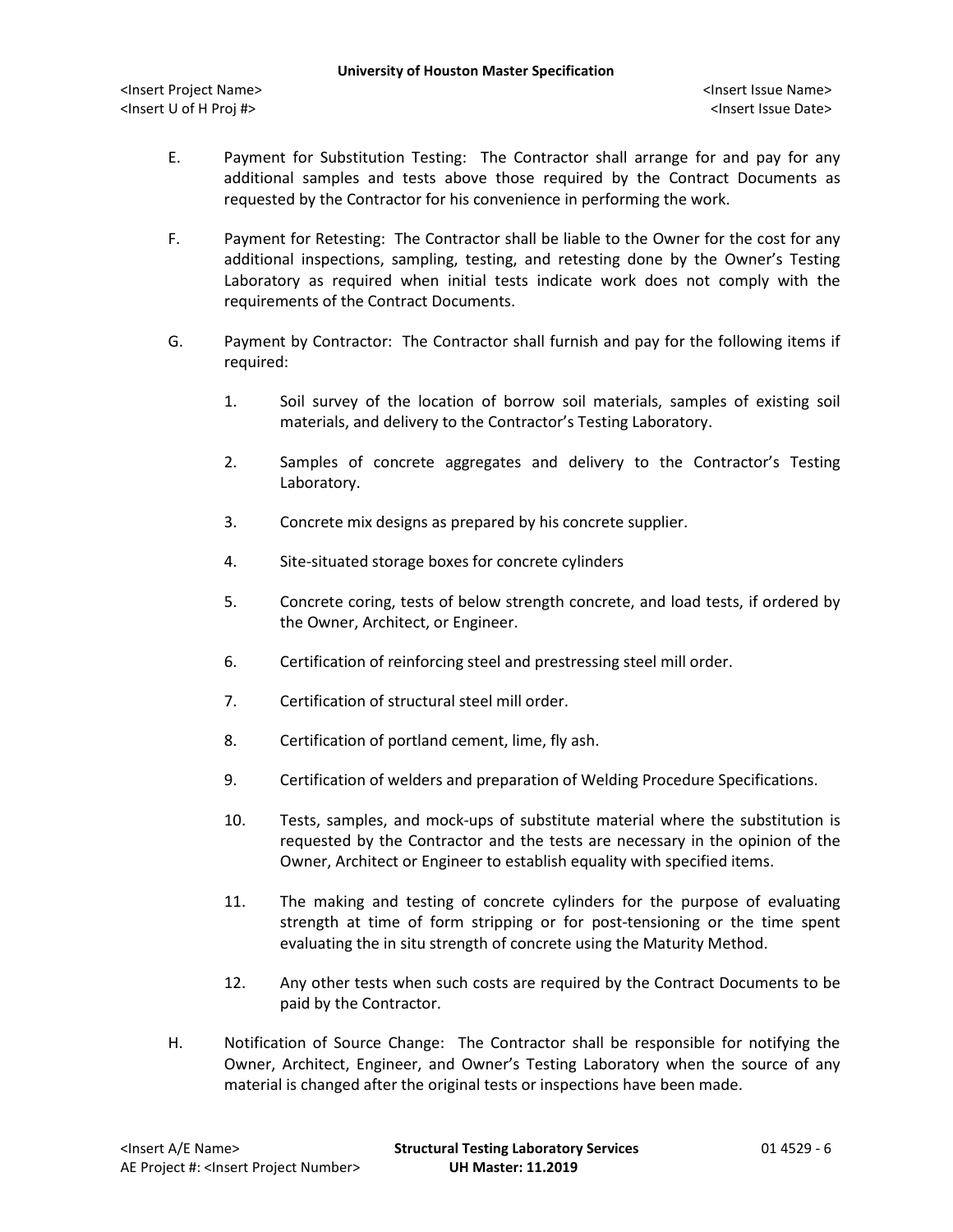I. Tests for Suspected Deficient Work: If in the opinion of the Owner, Architect, or Engineer any of the work of the Contractor is not satisfactory, the Contractor shall furnish and pay for all tests that the Owner, Architect, or Engineer deem advisable to determine its proper construction. The Owner shall pay all costs if the tests prove the questioned work to be satisfactory.

# 1.7 PAYMENT OF TESTING LABORATORY

A. The Owner will pay for the initial Laboratory services for testing of materials for compliance with the requirements of the Contract Documents. The Contractor will be liable to the Owner for the cost for testing and retesting of materials that do not comply with the requirements of the Contract Documents and shall furnish and pay for the testing and inspection of other items as specified in these Specifications.

## PART 2 - PRODUCTS (Not Used)

- PART 3 EXECUTION
- 3.1 SCOPE OF WORK
	- A. The work to be performed by the Testing Laboratory shall be as specified in this Section of the Specification and as determined in meetings with the Owner, Architect, and Engineer.
- 3.2 EARTHWORK
	- A. Compacted Fill Inspection and Testing:
		- 1. Inspection of Subgrade Below Compacted Fill: The Owner's Testing Laboratory shall observe and verify that the subgrade below compacted fill has been properly prepared before compact fill construction begins.
		- 2. Verification of Fill Material: Perform classification and testing to verify that the fill material to be used complies with the project specifications.
		- 3. During placement and compaction of fill, determine that the material being used and the maximum lift thickness comply with the specifications.
		- 4. Field Density Testing: Perform field density testing as described below
			- a. Paved Areas and Building Slab Subgrade:
				- (1) Make at least one field density test of the natural subgrade for every 2500 square feet of paved area or building slab but in no case less than three tests.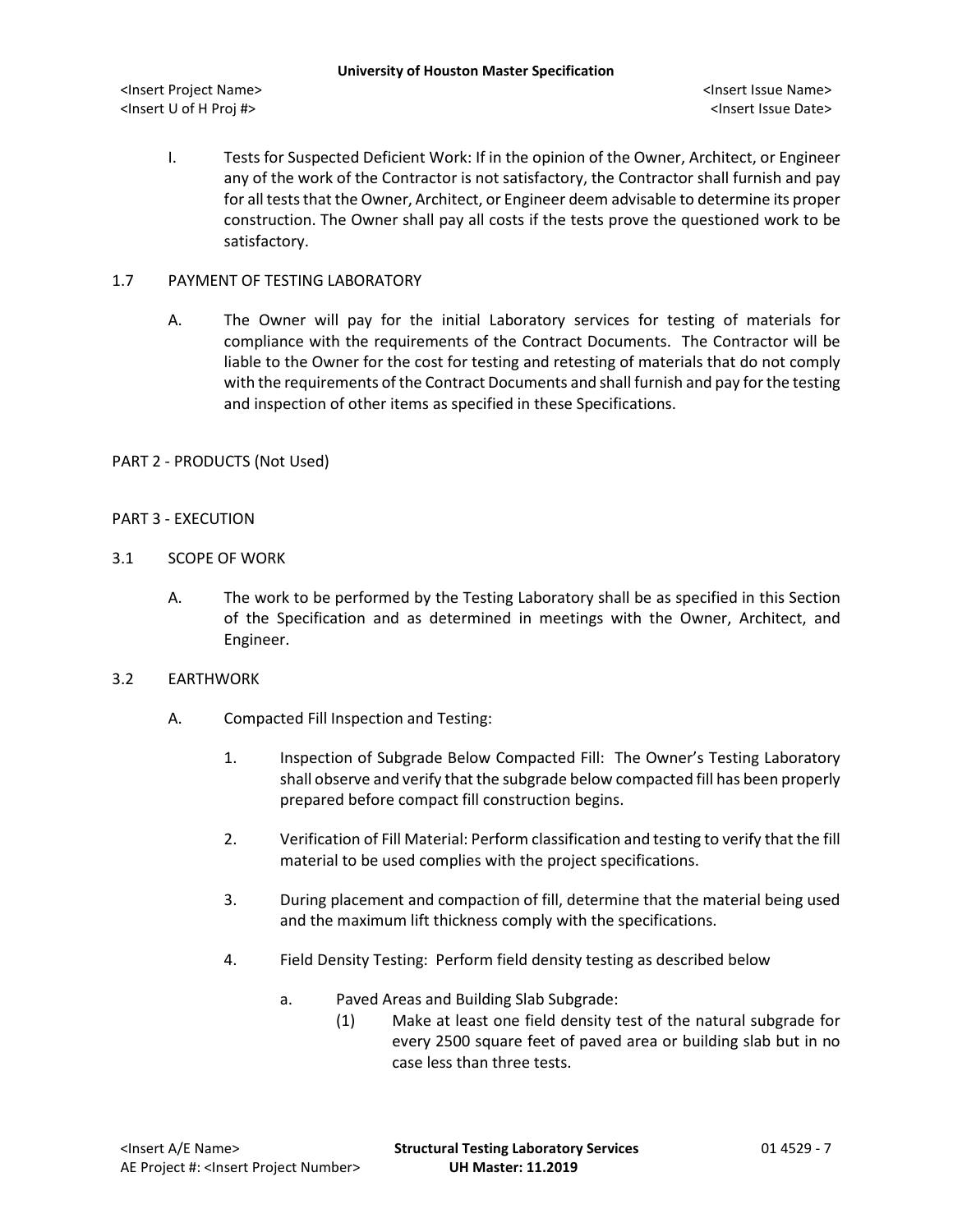- (2) In each compacted fill layer or lift, make one field density test for every 2500 square feet of building slab or paved area but in no case less than three tests.
- b. Foundation Wall Backfill: Make at least one field density test for each 200 lineal feet of wall with a minimum of 4 tests for the basement walls around the perimeter of each building and a minimum of one test for every other type of foundation wall on the site. Tests shall be performed in random lifts along each wall.
- c. Compacted Fill Beneath Column and Wall Footings and Mat Foundations: Make at least one field density test in each compacted fill layer or lift for each column footing, one for each twenty-five lineal feet of wall and one for each 2500 sq. ft of mat foundation area or fraction thereof.
- 5. Field Density Tests: Field Density Tests shall be run according to ASTM D2937, or ASTM D2922 as applicable.
- 6. Acceptance Criteria: The results of field density tests by the Laboratory will be considered satisfactory if the average of any three consecutive tests has a value not less than the required density with no single test falling more than 2 percent below the required density and the moisture content conforms to the requirements of the specification.
- 7. Report Copies: Moisture-density curves and results of field density tests shall be submitted to the parties specified earlier in this section.
- 8. Additional Testing: If reports by the Laboratory indicate field densities lower than specified, additional tests will be run by the Laboratory with at least the frequencies scheduled above on recompacted fill and/or natural subgrade. The Testing Laboratory shall notify the Contractor on a timely basis for any required retesting so as not to delay the work. The costs of such tests shall be liable to the Owner for repayment by the Contractor.
- B. Foundation Inspection by the Testing Laboratory:
	- 1. Material Testing: The Owner's Testing Laboratory shall provide testing and inspection of materials used in foundation elements as described below.
	- 2. Augercast Piles:
		- a. Grout Tests: Make and test one set of 6 2-inch cubes according to the requirements of ASTM C109. Each strength test shall be the average of two 28 day strengths. Test two cubes at 3 days, two at 7 days, and two cubes at 28 days. Make an additional set of three cubes and test them at 90 days if a special pozzolan is used in the grout mix. Make one set of cubes for each day's operation but not less than one set for each 25 cubic yards or one set for each pile cap.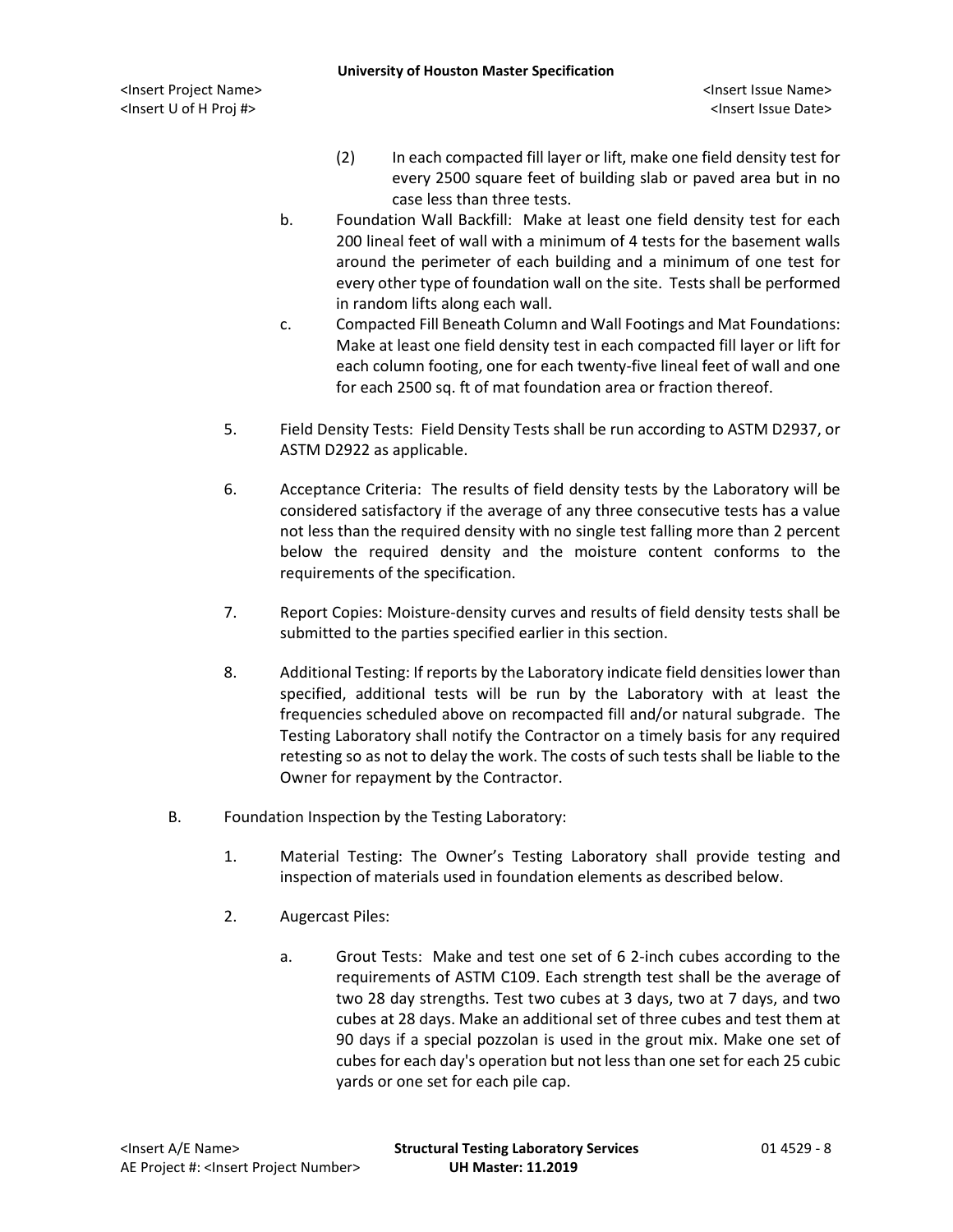- 3. Precast Concrete Piles:
	- a. Plant Inspection: Inspect forms, placement of reinforcing steel, and strands, placement and finishing of concrete, and tensioning of strands.
	- b. Concrete Cylinders: Make and test one set of four cylinders for each 50 cubic yards but not less than one set for each day's operation. Break one cylinder at 7 days and two at 28 days and one at 56 days.
- 4. Drilled Piers and Underreamed Footings:
	- a. Concrete Cylinders: Make and test concrete cylinders as specified for Cast-in-Place Concrete.
	- b. Reinforcing Steel: Inspect reinforcing steel for proper number and size of bars and confirm dowel or anchor bolt placement into top of pier.
- 5. Spread (Excavated) Footings
	- a. Concrete Cylinders: Make and test concrete cylinders as specified for cast-in-place concrete.
	- b. Reinforcing Steel: Inspect reinforcing steel size, number of bars, and placement and confirm dowel or anchor bolt placement into footing.
- 6. Mat Footings
	- a. Concrete Cylinders: Make and test concrete cylinders as specified for cast-in-place concrete.
	- b. Reinforcing Steel: Inspect reinforcing steel size, number of bars, and placement and confirm dowel or anchor bolt placement into footing.
	- c. Temperature Monitoring: Monitor the temperature of the concrete in the mat at different levels as it cures.
- C. Foundation Inspection by the Geotechnical Engineer: The Geotechnical Engineer of Record shall provide inspection service for the following items before and during foundation installation as appropriate for the foundation type. The Geotechnical Engineer shall submit written field inspection reports promptly after inspection to the parties listed above and report his findings after each inspection by telephone or e-mail to the Engineer.
	- 1. Spread (Excavated) Footing:
		- a. Subgrade: Verify that foundation bearing conditions are consistent with soil report tests and that the footing is being installed in the proper soil strata at the proper elevation. Make recommendations regarding adjustment to subgrade or bearing elevation if subgrade is not adequate to support footing.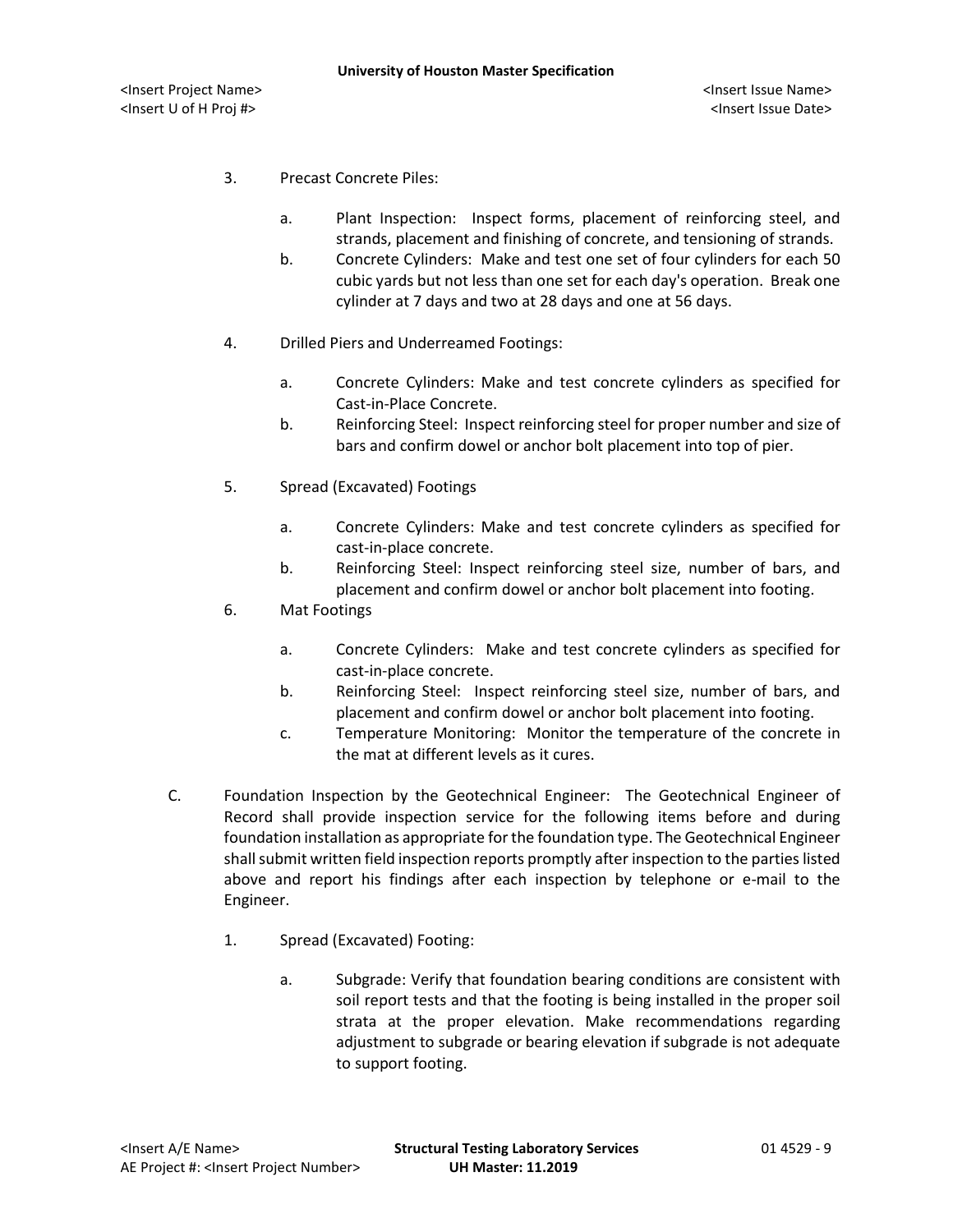- 2. Mat Footing:
	- a. Subgrade: Verify that foundation bearing conditions are consistent with soil report tests and that the footing is being installed in the proper soil strata at the proper elevation. Make recommendations regarding adjustment to subgrade or bearing elevation if subgrade is not adequate to support footing.
- 3. Augercast Piles:
	- a. Dimensional Verification: Verify placement location, plumbness, diameter and length of piles.
	- b. Monitoring Grout Quantity: Record for each pile inspected quantity of grout placed compared to the actual quantity required. Report discrepancies to Engineer.
	- c. Continuously monitor the grouting operation to verify that the grout head is maintained at least 5 feet above the injection point.
	- d. Grout Level: Continuously monitor and record top of pile elevation as grout sets over a 24 hour period. Immediately report any drop in pile elevation to Engineer.
	- e. Report: For each pile installed, prepare and submit a report the lists the following information: pile location, pile number, pile diameter, actual tip elevation, actual top of grout elevation, pile length, theoretical volume of grout, actual volume of grout placed, reinforcing steel size and actual depth actually placed, drilling start and finish time, amount of drop of grout level in the first 24 hours after placing, and a list of any unusual occurrences that may affect pile performance. The report shall include the name of the project, the name of the piling contractor and the name of the drilling superintendent. The report shall be signed by a licensed engineer in the state where the project is located.
- 4. Precast Concrete Piles:
	- a. Blow Counts: Record blow count per foot of penetration for each pile. Report any discrepancies to Engineer.
	- b. Splices: Inspect 100% of piles splices for proper type and installation.
	- c. Report: For each pile installed, prepare and submit a report that lists the following information: pile location and number, computed pile capacity, type and size of hammer used, type of pile-driving cap used, rate of operation of pile driving equipment, pile size or dimensions, elevation of point, elevation of butt before and after cut-off, ground elevation, continuous record of number of blows for each foot of penetration, splice type and locations along length of pile, any pile deviation from specified tolerances, evidence and measurement of pile heave (if any), evidence of pile relaxation (drop-off in pile capacity with time), evidence of soil freeze (increase in pile capacity with time), retap data if a pile is driven further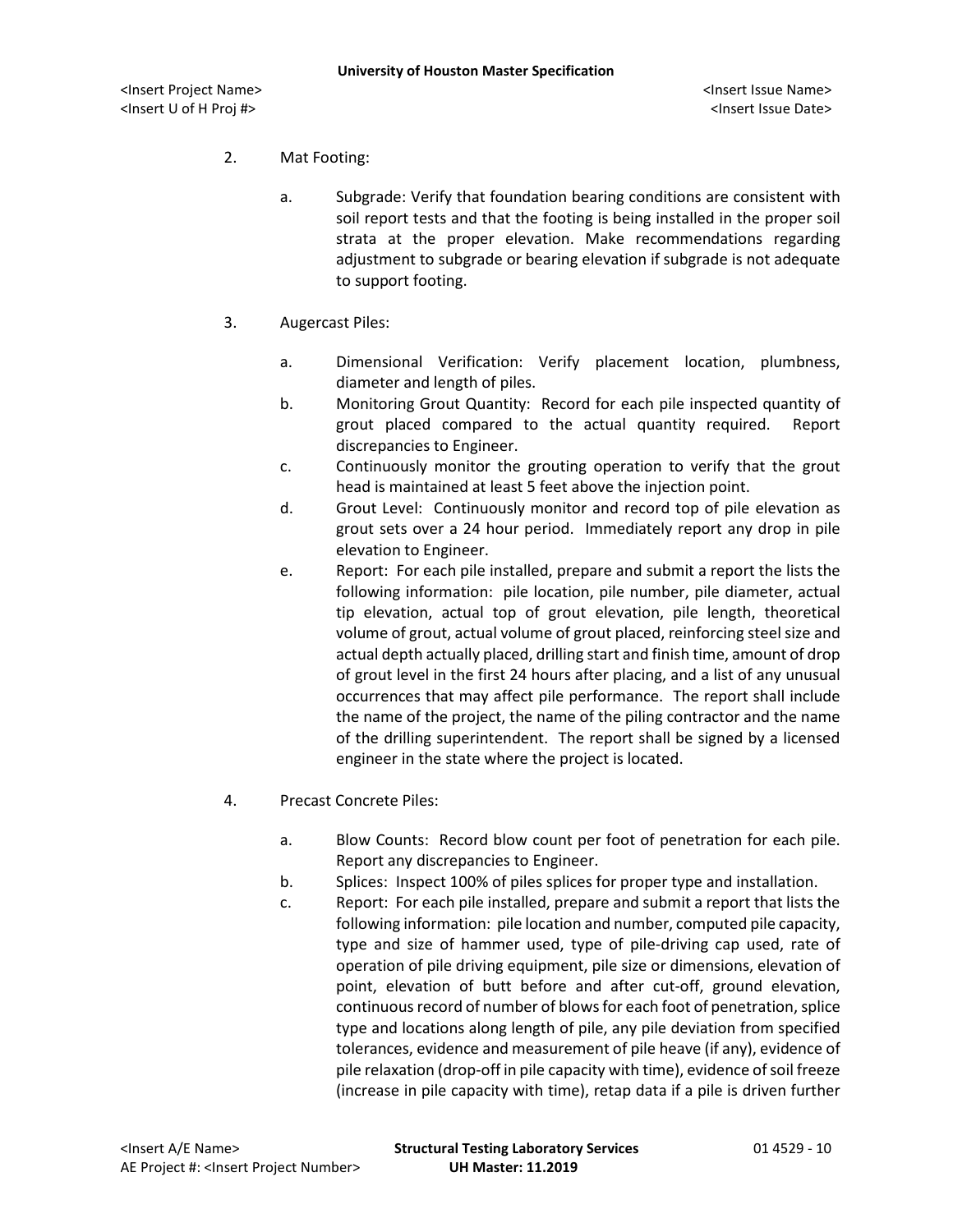after initial installation, any unusual occurrences during pile driving and state whether or not the pile is capable of supporting the specified design load. The report shall state the recommended course of action for any damaged or mis-driven piles. The report shall include the name of the project, the name of the piling contractor and the name of the field superintendent. The report shall be signed by a licensed engineer in the state where the project is located.

- 5. Drilled Piers and Underreamed Footings:
	- a. Bearing Elevation: Observe that piers are founded in proper bearing strata as defined in the Geotechnical Report and that bottom of hole is clean and properly formed. Recommend appropriate action if specified bearing elevation does not provide proper strength.
	- b. Bell and Shaft Sizes: Verify that the shaft and bell diameters are within specified tolerances.
	- c. Shaft Stability: Observe the shaft sides as drilling proceeds and recommend appropriate action if sloughing becomes excessive.
	- d. Concrete Quantities: Record quantity of concrete placed in each pier and compare against theoretical quantity required. Report discrepancies to Engineer.
	- e. Placement Method: Observe that piers are placed by approved methods as defined in the Geotechnical Report and in the specifications. Confirm that casings are being used as recommended in the Geotechnical Report. Confirm that concrete is not being contaminated by soil encroachment into pier.
	- f. Report: For each drilled shaft installed, prepare and submit a report indicating the following information: pier number and location, pier shaft diameter, pier underream diameter (if applicable), bottom elevation, top elevation, pier length, theoretical volume of concrete in pier, estimate of actual volume of concrete placed, reinforcing steel size and depth actually placed, drilling start and finish time, concreting start and finish time, variation from specified tolerances including surveyed location and plumbness, construction method (dry method, casing method, or slurry displacement method), groundwater conditions (rate of water infiltration and depth of water in hole prior to concreting for dry piers; water elevation in hole for wet piers), elevation of top and bottom of any casing left in place, description of temporary or permanent casing (including purpose, diameter, wall thickness and length), description and elevation of any obstructions encountered and whether removal was obtained, description of pier bottom including amount and extent of loose material, method of concrete placement, any difficulties encountered in drilling or concreting operations, and any deviations from specifications. The report shall include the name of the project, the name of the drilling contractor and the name of the field superintendent. The report shall be signed by a licensed engineer in the state where the project is located.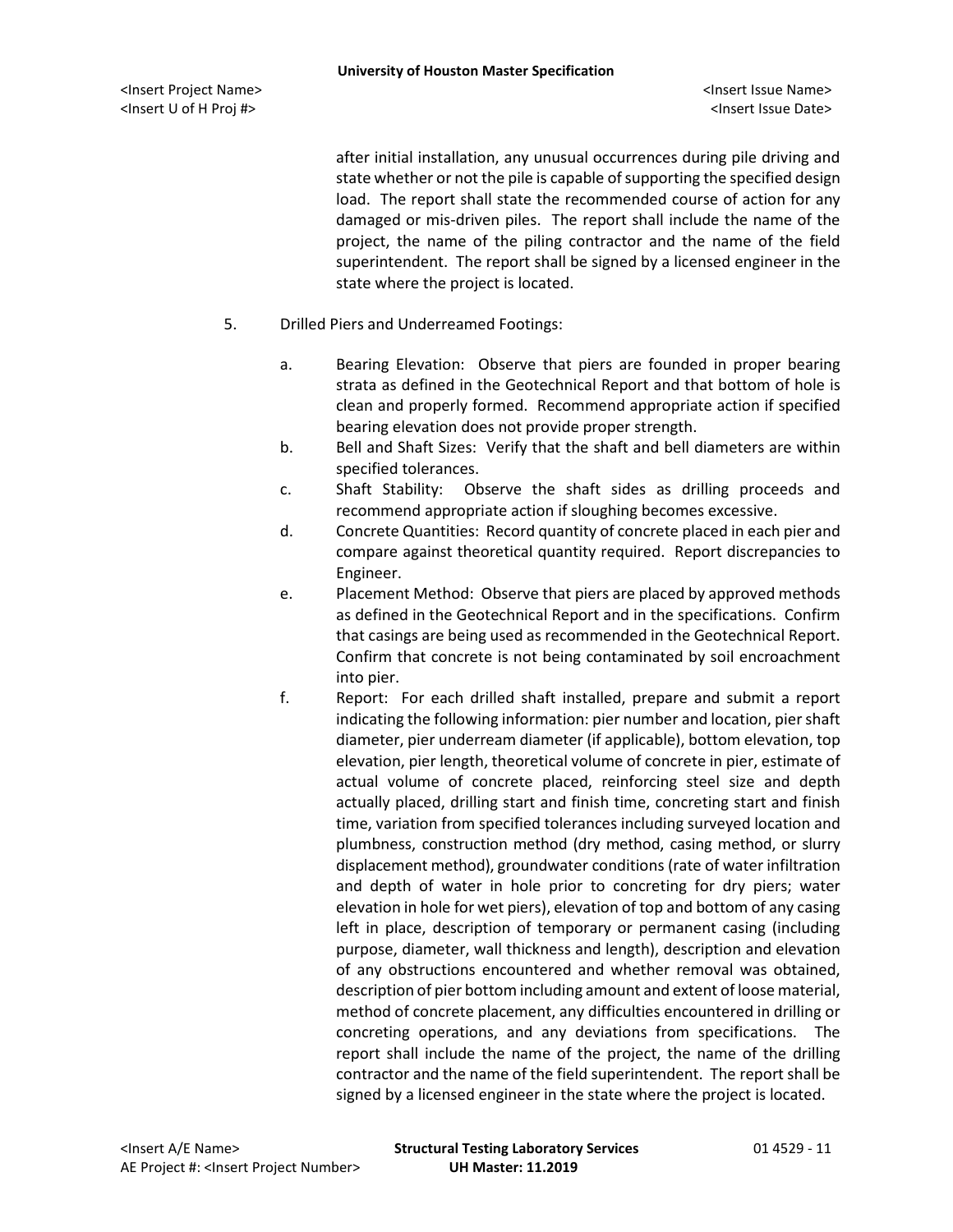D. Pile Load Test: The Geotechnical Engineer shall supervise a pile load test(s) as specified on the drawings according to ASTM D1143-74. He shall submit a written report of his findings to the parties listed above and report by telephone or e-mail to the Engineer, the results of the pile load tests. Refer to the Pile Specification for additional requirements of the test.

# 3.3 REINFORCING STEEL

- A. Mechanical Tension Splices: The Owner's Testing Laboratory shall provide 100% visual inspection of mechanical tension splices on the project. Inspection shall verify compliance with specifications and conformance with the manufacturer's recommendations for installation after consulting with the manufacturer, who is to be present for the first installation of the splice on the project. The Laboratory shall additionally conduct monotonic tension tests in accordance with ASTM A1034 of mechanical tension splices of the type as specified on the structural drawings. It is not necessary that the specimens to be tested are production splices, however, the specimens to be tested shall have been made by the Contractor's personnel under field conditions. The rate of testing shall be as follows:
	- 1. Two specimens for the first 50 splices (or fraction thereof for small jobs) at the beginning of the job. Splices not meeting tension requirements shall be retested at Contractor's expense until all splices meet the tension requirements.
	- 2. One specimen for every 100 (or fraction thereof) additional splices occurring on the job. Any splices not meeting tension requirements shall be retested at Contractors expense until all splices have passed the test.
	- 3. A minimum of one test specimen shall also be selected from transition splices (splices of one bar size to another bar size), if any.
- B. Compression Butt Splices: The Owner's Testing Laboratory shall provide 100% visual inspection of compression butt splices on the job. Inspection shall verify splice conformance with the requirements for end bearing splices as set forth in ACI 318 Building Code Requirements for Reinforced Concrete as well as the manufacturer's instructions.
- C. Reinforcing Steel Field Inspection: The Owner's Testing Laboratory or designated Special Inspector shall inspect 100% of reinforcement before each concrete pour to verify the information noted below. Inspection reports shall be prepared and distributed in accordance with the local building code and as specified in this specification.
	- 1. Primary and secondary, longitudinal reinforcement has correct size and number in proper layers.
	- 2. Longitudinal reinforcement has correct length and lap.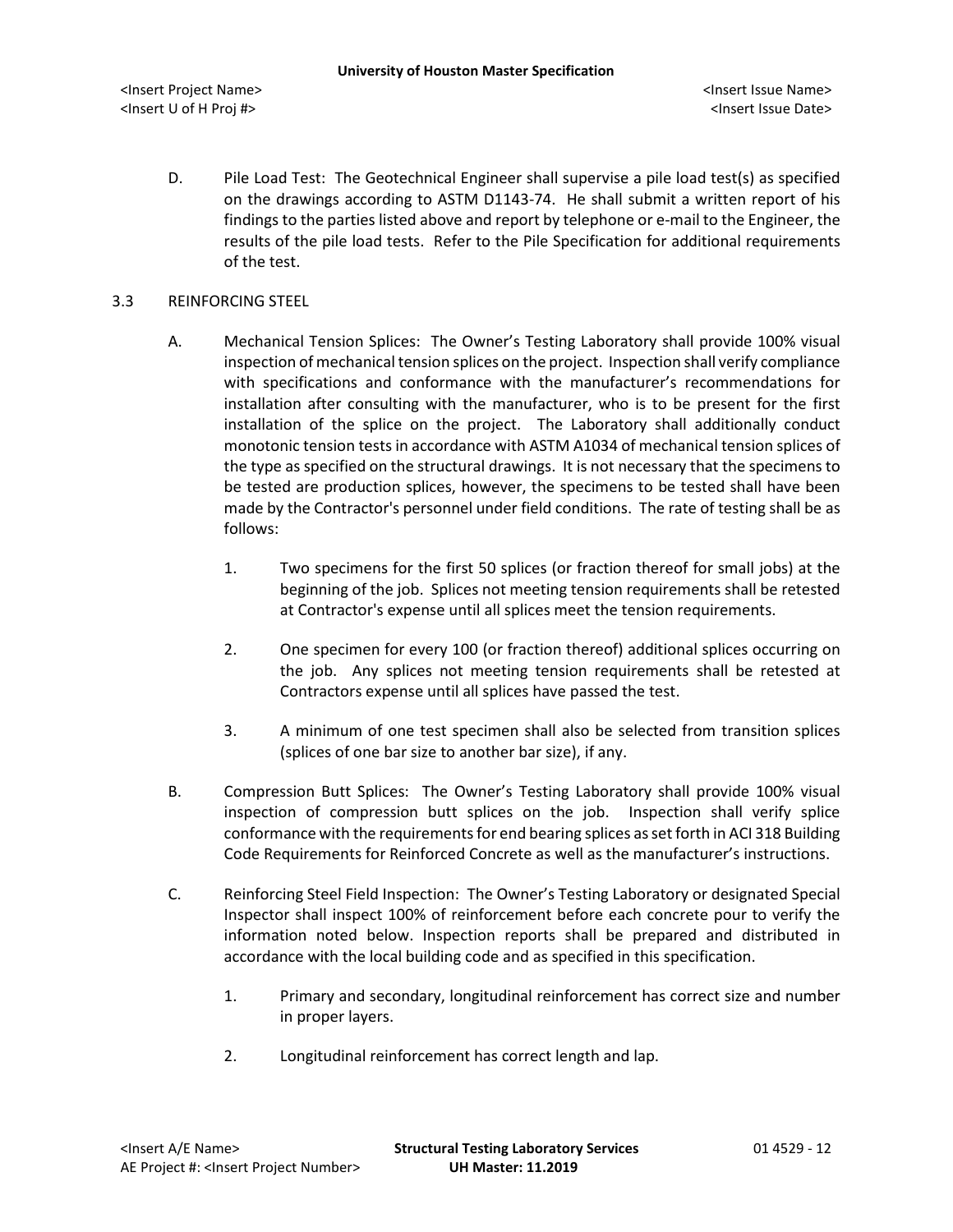- 3. Ties and stirrups are of correct size, spacing, and number and have the proper termination-hook geometry.
- 4. Unscheduled face reinforcement in beams are provided and are of correct size, number and spacing and have the proper end terminations.
- 5. Proper hooks are provided at bar ends as detailed.
- 6. Reinforcement is properly supported and braced to formwork to prevent movement during concreting operation.
- 7. Reinforcement has proper cover.
- 8. Sufficient spacing between reinforcement for concrete placement.
- 9. Dowel reinforcement is of proper size, at proper spacing, and has proper lap length and embedment length.
- 10. Welded wire reinforcement is composed of flat sheets, has proper wire gage and spacing, is properly supported, and is properly lapped with a length of one square plus two inches.
- 11. Proper Construction/Control/Expansion joint spacing and reinforcement.
- 12. Reinforcement around embedded items is erected according to details.
- 13. Welded reinforcement has been done according to AWS requirements. Review the Welding Procedure Specification (WPS) submitted by the contractor for any reinforcing steel other than ASTM A 706 that is proposed to be welded for consistency with acceptable welding practices and the AWS.
- 14. Proper installation of flat-slab shear-head reinforcement
- D. Welded Reinforcing: Continuous inspection of the welding of reinforcing bars to ensure compliance with the requirements of AWS shall be done for the following items:
	- 1. Reinforcing steel resisting flexural and axial forces.
	- 2. Boundary elements of reinforced concrete walls
	- 3. Shear reinforcement

## 3.4 CONCRETE MATERIALS AND CAST-IN-PLACE CONCRETE

A. Concrete Mix Designs: The Owner's Testing Laboratory shall review the submitted mix designs for conformance to the specifications and for suitability for use in the project. The Testing Laboratory shall attend the Mix Design Conference and the Pre-Concrete Conference as noted in the Cast-in-Place Concrete Specification.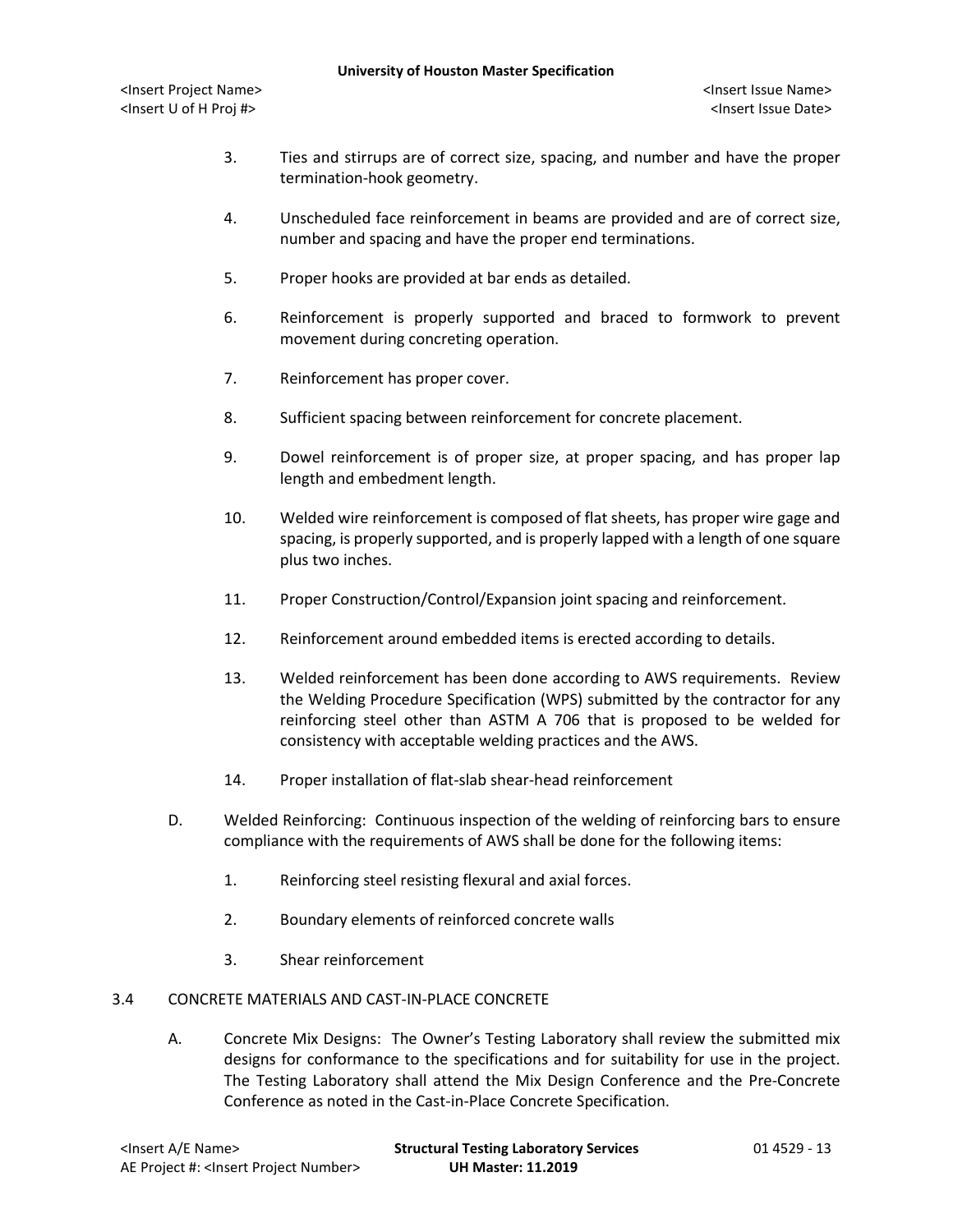- B. Concrete Batch Plant Inspection: An initial batch plant inspection shall be made by the Owner's Testing Laboratory prior to the start of concrete work. The scope of batch plant inspection shall include the following:
	- 1. Inspection of Batch Plant Facilities: The Laboratory shall inspect batch plant facilities proposed for use in the work and report in writing inspection results to the Architect, Engineer, and Owner for approval. The inspection shall confirm the batch plant conforms to the standards set forth in ASTM C94 and can show proof of certification by the National Concrete Ready Mix Association. Inspection shall include:
		- a. Batch Plant operations and equipment
		- b. Truck mixers
		- c. Scales
		- d. Stockpile placement
		- e. Material storage
		- f. Admixture dispensers
	- 2. Multiple Batch Plants: The Contractor shall reimburse the Owner for the costs accrued to the Owner's Testing Laboratory for visits to more than 1 batch plant.
- C. Job Site Inspection: The scope of the work to be performed by the inspector on the jobsite shall be as follows:
	- 1. Prior to Concrete Placing
		- a. Spread Footings
			- (1) Verify footing dimension.
			- (2) Verify top of footing elevation.
			- (3) Verify that forms are plumb and straight, braced against movement, and lubricated for removal.
			- (4) Inspect reinforcement per REINFORCING STEEL section.
		- b. Grade Beams
			- (1) Verify width, depth and elevation of grade beams.
			- (2) Verify that forms are plumb and straight, braced against movement, and lubricated for removal.
			- (3) Verify that carton forms below grade beam are dry.
			- (4) Verify that carton forms are neatly formed around piers.
			- (5) Inspect reinforcement per REINFORCING STEEL section.
		- c. Slab-on-Grade
			- (1) Verify that moisture retarder is provided, is lapped properly, and is not torn or punctured.
			- (2) Verify formwork at turndowns and slab edges is plumb and straight, braced against movement and lubricated for removal.
			- (3) Inspect reinforcement per REINFORCING STEEL section.
			- (4) Verify there is no standing water or debris in pour area.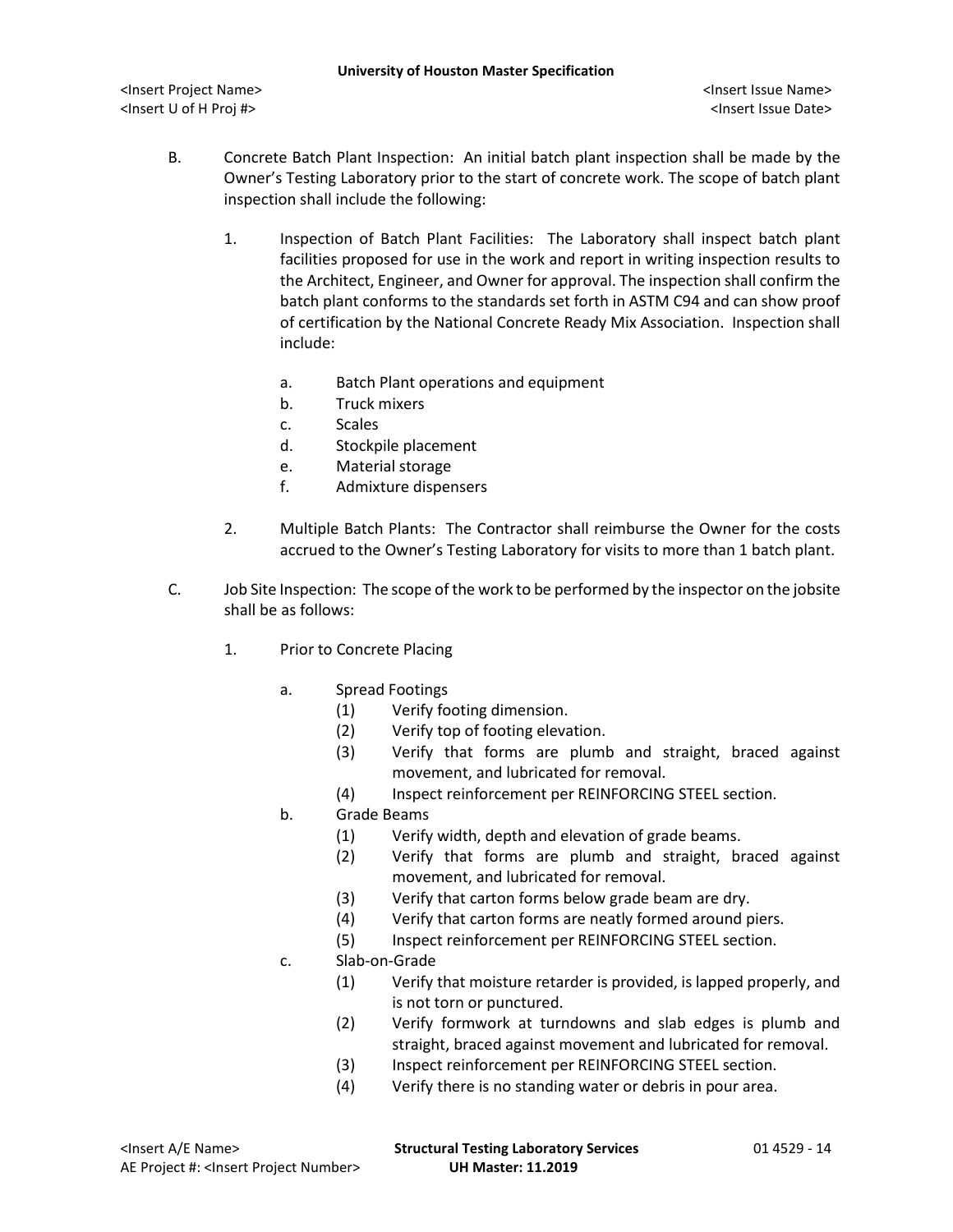## d. Columns

- (1) Verify that forms are plumb and straight, braced against movement, lubricated for removal, and conform to approved shop drawings.
- (2) Verify proper dimensions and orientation.
- (3) Verify that top of column elevation is set in form and that it is 1/2 inch below the future slab soffit.
- (4) Inspect reinforcement per REINFORCING STEEL section.
- (5) Verify that debris is removed.
- e. Elevated Deck (General)
	- (1) Verify that formwork conforms to signed and sealed shop drawings.
	- (2) Verify that shoring layout conforms to signed and sealed shop drawings.
	- (3) Verify that reshores at all levels conform to signed and sealed shop drawings.
	- (4) Verify that forms are plumb and straight, braced against movement, and lubricated for removal.
	- (5) Verify that the forms used for exposed finish surfaces are of the type specified and provide a joint system as shown on the Architect's drawings.
	- (6) Verify the proper dimensions of girders, beams and joists.
	- (7) Verify that the slab thickness and top-of-slab elevation is correct.
	- (8) Verify that openings and sleeves are correct size and location.
	- (9) Verify that horizontal and vertical sleeves through girders, beams, or joists have been approved by the Engineer and that approved reinforcement is provided.
	- (10) Verify the top of columns are 1/2 inch below the deck soffit.
	- (11) Inspect reinforcement per REINFORCING STEEL section.
	- (12) Verify that debris is removed.
- f. Pan Form Slabs
	- (1) Verify that pans used are of the type specified and are free of dents, surface irregularities, sags, rust, or stains.
	- (2) Verify that the discontinuities that will be created in the slab soffit at the splice points of the pans do not exceed the value specified.
- g. Flat Slabs
	- (1) Verify that the top of columns are 1/2 inch below the deck soffit.
	- (2) Verify that openings in the slab are shown on the structural drawings. Notify the engineer immediately of any openings in the field that are not shown on the drawings.
	- (3) Inspect the shearhead reinforcing at each column to ensure that it conforms to the structural details.
- h. Tilt-wall Panels
	- (1) Verify that the formwork complies with shop drawings
	- (2) Inspect reinforcement per REINFORCING STEEL section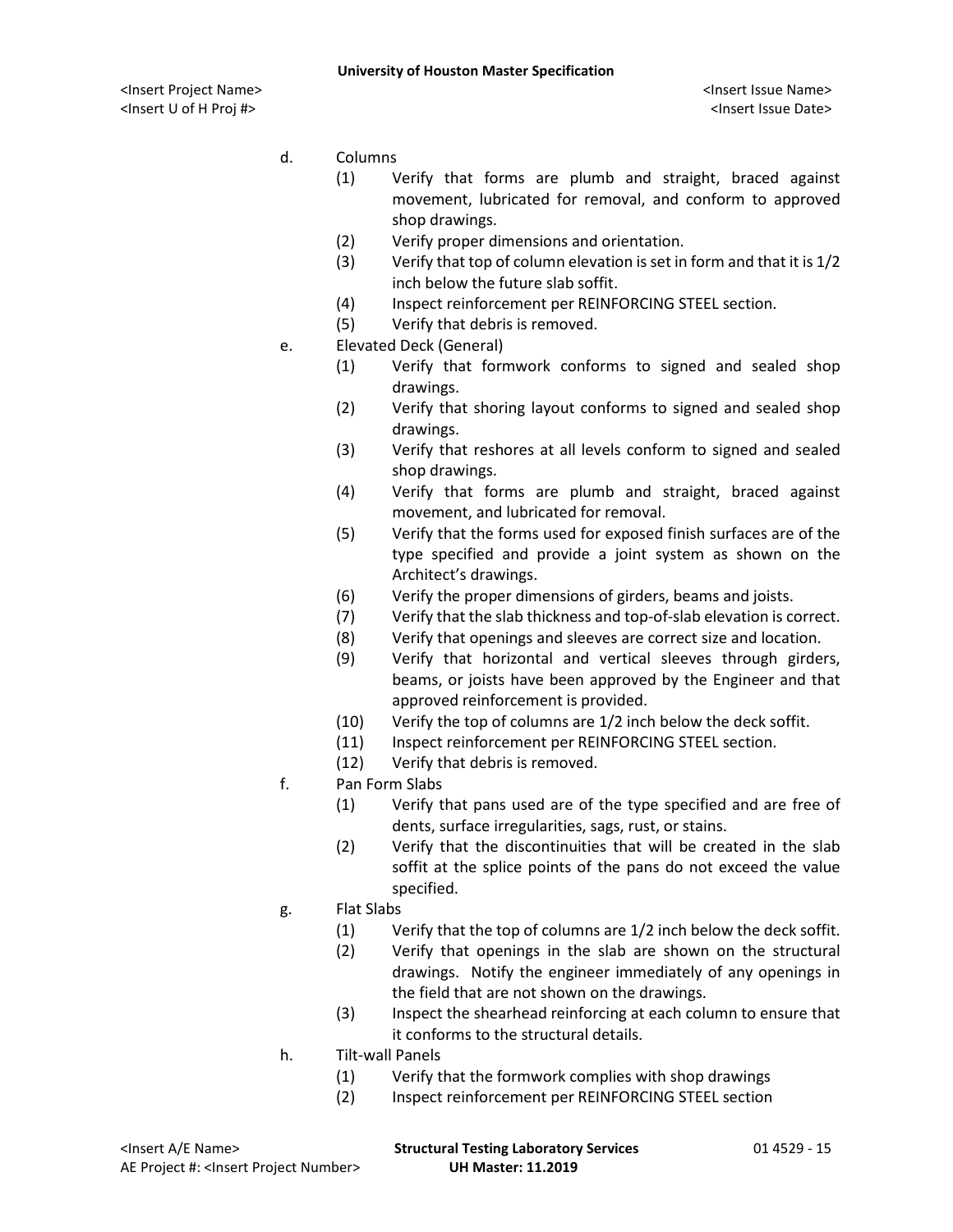- (3) Verify that the lifting devices are installed according to the shop drawings.
- 2. On-Site Concrete Material Testing and Inspection
	- a. Verify that the Contractor is following appropriate concreting practices consistent with any extreme environmental conditions at the point of placement in the structure as defined below.
	- b. Inspect concrete upon arrival to verify that the proper concrete mix number, type of concrete, concrete strength, and that it is meeting job specifications, is being placed at the proper location. Report concrete not meeting the specified requirements and immediately notify the Contractor, Batch Plant Inspector, Architect, Engineer, and Owner.
	- c. Inspect plastic concrete upon arrival at the jobsite to verify proper batching. Observe mix consistency and adding of water as required to achieve target slumps in mix designs. Record the amount of water added and note if it exceeds that allowed in the mix design. The responsibility for adding water to trucks at the job site shall rest only with the Contractor's designated representative. The Contractor is responsible that all concrete placed in the field is in conformance to the Contract Documents.
	- d. Obtain concrete test cylinders as specified below.
	- e. Perform tests to determine slump, concrete temperature, unit weight, and air entrainment as specified below. The slump tests shall be made on concrete taken from the same location from which the concrete for the test cylinders is obtained.
	- f. Record information for concrete test reports as specified below.
	- g. Pick up and transport to Laboratory, cylinders cast the previous day.
- 3. During concrete placing, provide continuous monitoring to:
	- a. Verify that the concrete is not over 90 minutes old at the time of placement.
	- b. Verify that Hot-Weather or Cold-Weather techniques are being applied as required.
	- c. Verify that concrete deposited is uniform and that vertical drop does not exceed six feet and is not permitted to drop freely over reinforcement causing segregation.
	- d. Verify that there are no cold joints.
	- e. Verify that the concrete is properly vibrated.
	- f. Verify that the finishing of the concrete surface is done according to specifications.
	- g. Verify that sawcut control joints on slab-on-grades are cut within 12 hours of placement.
	- h. Verify that the formwork has remained stable during the concreting operation.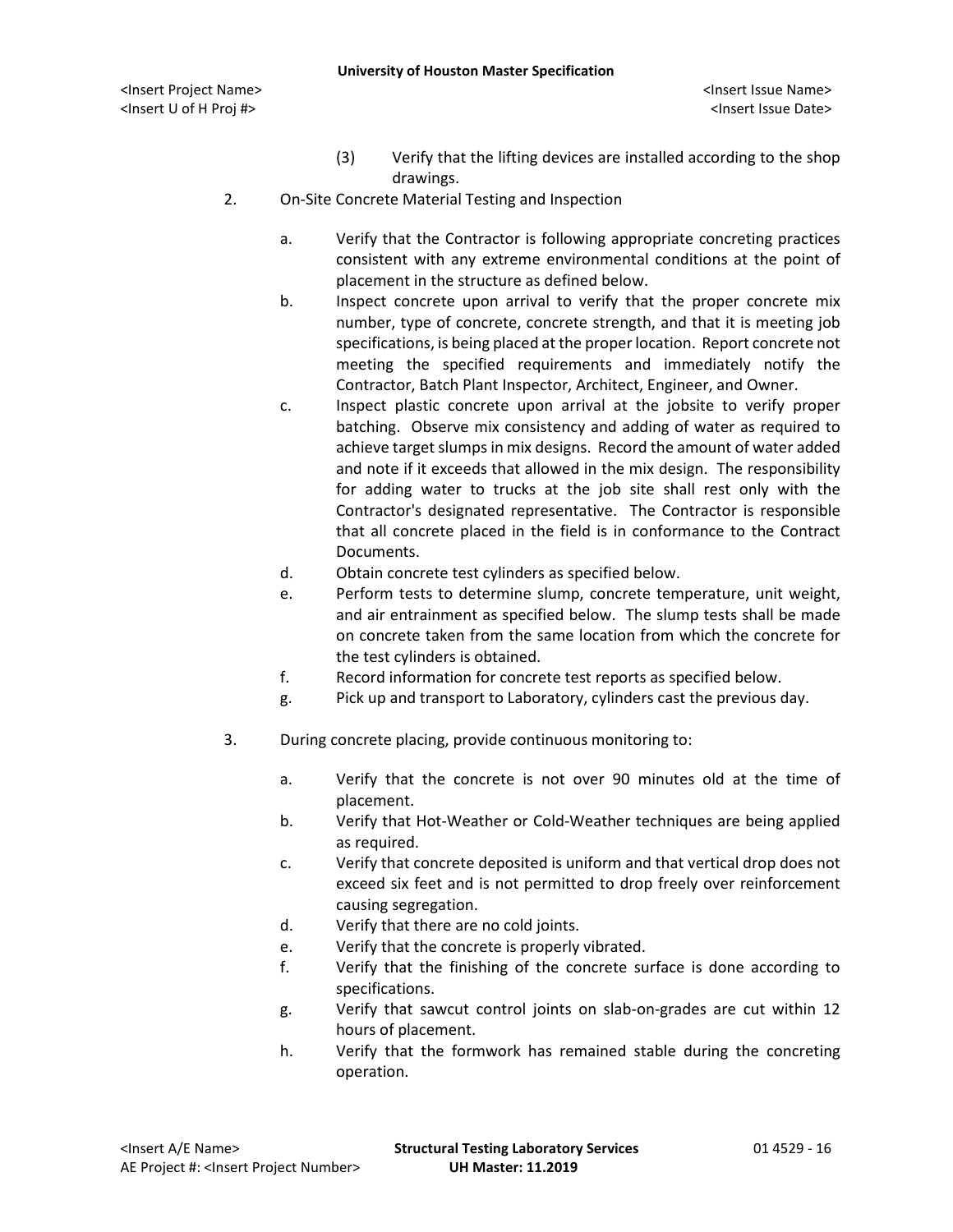- i. Inspect bolts embedded in concrete prior to and during concrete placement for proper grade, size and length and verification they have been properly installed to the specified embedment.
- 4. Post-Installed Anchors in Concrete: Provide inspection of post-installed anchor installations at the frequency noted in the specifications and in accordance with the published, currently valid, Evaluation Service Report (ESR) for each anchor product.
	- a. Periodic Inspection: Verify initial installation of post-installed anchors in concrete for each individual installer with each individual anchor product in accordance with the requirements stated below for each type of anchor. Periodically inspect anchor installation after the initial verification.
	- b. Continuous Inspection: Verify each installation of post-installed anchors in concrete in accordance with the requirements stated below for each type of anchor.
	- c. All Post-Installed Anchors: Verify that the anchor is installed in accordance with manufacturer's printed installation instructions as well as the following design requirements.
		- (1) concrete type, concrete strength and concrete thickness are in accordance with design drawings
		- (2) anchor manufacturer and product, including material, is in accordance with design drawings or approved substitution
		- (3) anchor diameter, length and installed embedment depth
		- (4) drill bit type and diameter
		- (5) anchor edge distance and spacing
		- (6) hole diameter and depth
		- (7) hole cleaning procedure and cleanliness
		- (8) anchor maximum tightening torque
	- d. Adhesive Anchors: In addition to the requirements for All Post-Installed Anchors, verify adhesive identification and expiration date.
	- e. The installation of all adhesive anchors shall be continuously inspected when anchors are subject to sustained tension loads, such as anchors for shelf angles and as noted on the drawings, or when anchors are installed in an upwardly inclined condition.
- 5. In-situ Concrete Strength Verification: The Owner's Testing Laboratory shall verify that the concrete has reached the required minimum strength before form removal by evaluating the specified tests.
	- a. If concrete strength for form stripping is to be determined using fieldcured cylinders, one additional cylinder per set will be required for formed slab and pan joist floors for the purpose of evaluating the concrete strength at the time of form stripping. This cylinder shall be stored on the floor where form removal is to occur under the same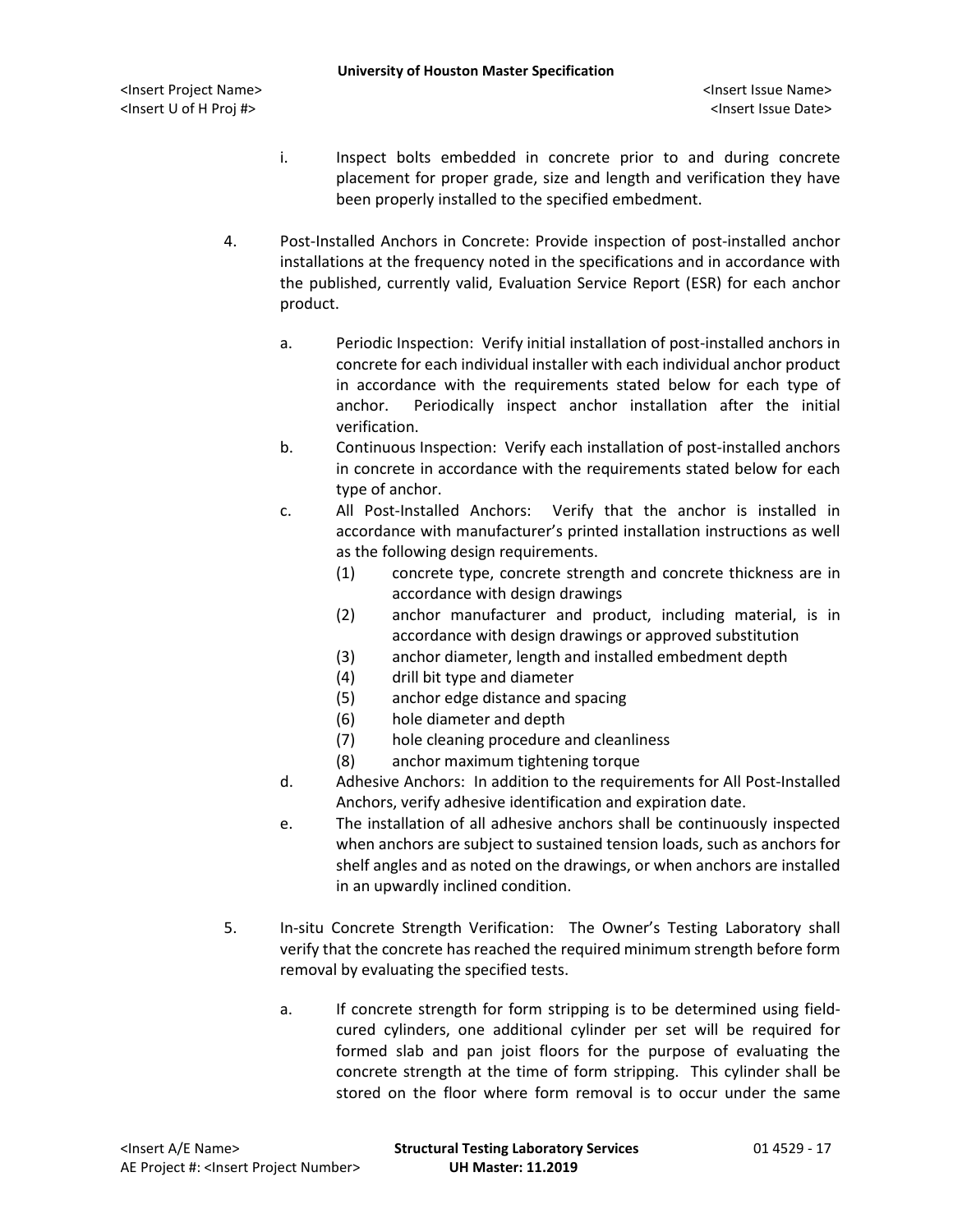exposure conditions as the floor concrete. The cylinder shall be cured under field conditions in accordance with ASTM C31. Field cured test cylinders shall be molded at the same time and from the same samples as Laboratory cured test specimens. The cylinder shall be broken at the time of form removal as directed by the Contractor. The Contractor shall reimburse the Owner for the cost of making and testing these cylinders.

- b. If concrete strength for form stripping is to be determined using the Maturity Method, the Owner's Testing Laboratory shall verify that the requirements of ASTM C 1074 are being followed and that the proper criteria for determining concrete strength by this method has been established and is being followed.
- 6. After Concrete Floor Placing and Finishing
	- a. Verify that the curing process is according to specifications and that any curing compound used is applied in accordance with manufacturer's recommendations.
	- b. Floor Flatness and Levelness Measuring
		- (1) The Testing Service providing Services for the Owner shall measure the floor for flatness and levelness according to ASTM E 1155.
		- (2) Measurement of the finished concrete surface profile for any test section shall be made when requested by the Owner's Representative at his option. Notwithstanding, measurements shall be made within 24 hours after completion of finishing operations. For structural elevated floors measurement shall also be made prior to removal of forms and shores. The Contractor shall be notified immediately after the measurements of any section are complete and a written report of the floor measurement results shall be submitted within 72 hours after finishing operations are complete.
		- (3) The concrete surface profile shall be measured using equipment manufactured for the purpose such as a Dipstick Floor Profiler as manufactured by the Edward W. Face Company in Norfolk, Virginia, F-Meters manufactured by Allen Face & Company in Norfolk, Virginia, optical, or laser means or other method specified in ASTM E 1155.
		- (4) Each floor test section and the overall floor area shall conform to the two-tiered measurement standard as specified herein.
			- (a) Minimum Local Value (MLV). The minimum local  $F_F/F_F$ values represent the absolute minimum surface profile that will be acceptable in any one floor test section.
			- (b) Specified Overall Value (SOV). The specified overall  $F_F/F_F$ values represent the minimum values acceptable for all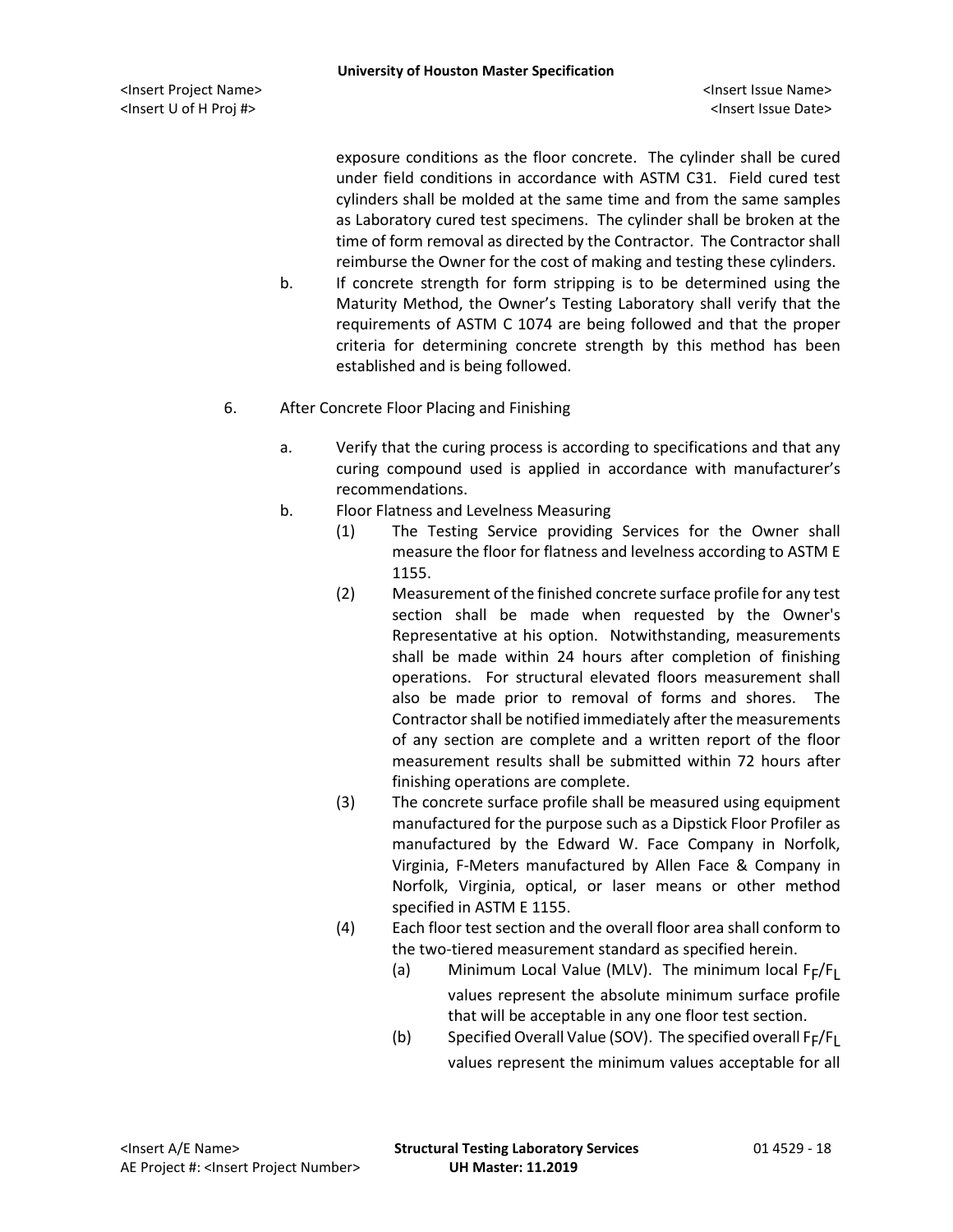combined floor test sections representing the overall floor.

- (5) For purposes of this specification a floor test section is defined as the smaller of the following areas:
	- (a) The area bounded by column and/or wall lines.
	- (b) The area bounded by construction and/or control joint lines.
	- (c) Any combination of column lines and/or control joint lines.
	- (d) Test sample measurement lines within each test section shall be multidirectional along two orthogonal lines as defined by ASTM E 1155.
	- (e) The precise layout of each test section shall be determined by the Owner's Testing Laboratory and shall be submitted for Architect/Engineer review and approval.
- c. Testing of Concrete Floor Slabs for Acceptability to Receive an Adhesive-Applied, Low-Permeable Floor Covering
	- (1) The following tests shall be performed by the Owner's Testing Laboratory as a part of quality assurance testing to insure that the proper moisture condition and alkalinity of the substrate has been achieved prior to installing adhesive-applied, lowpermeability floor coverings such as vinyl composition tile (VCT), linoleum, sheet vinyl, vinyl-backed carpet, rubber, athletic flooring, synthetic turf, wood, acrylic terrazzo, thin-set tile, epoxy overlays and adhesives, et.al.
	- (2) Moisture Vapor Emission Rate: Perform testing according to ASTM F 1869 to determine if the moisture emission rate from the floor is below the flooring manufacturer's maximum recommended value but not greater than 5lbs/1000sq.ft./24h.
	- (3) Relative Humidity Determination Test: As an alternate to the Moisture Vapor Emission Rate Test, and if agreed to by the Contractor, Architect and Owner, perform testing according to ASTM F 2170 to determine if the relative humidity of the concrete slab is below the flooring manufacturer's maximum recommended value but not greater than 75%.
	- (4) Alkalinity Testing: Perform testing in accordance with ASTM F 710-03, paragraph 5.3, to determine if the pH level of the concrete slab surface is below the flooring manufacturer's maximum recommended value but not greater than 10. Perform one test per 1000 sq. ft. with a minimum of three tests within the total area being tested.
- 7. The job site inspector shall report any irregularities that occur in the concrete at the job site or test results to the Contractor, Architect, Owner, and Engineer.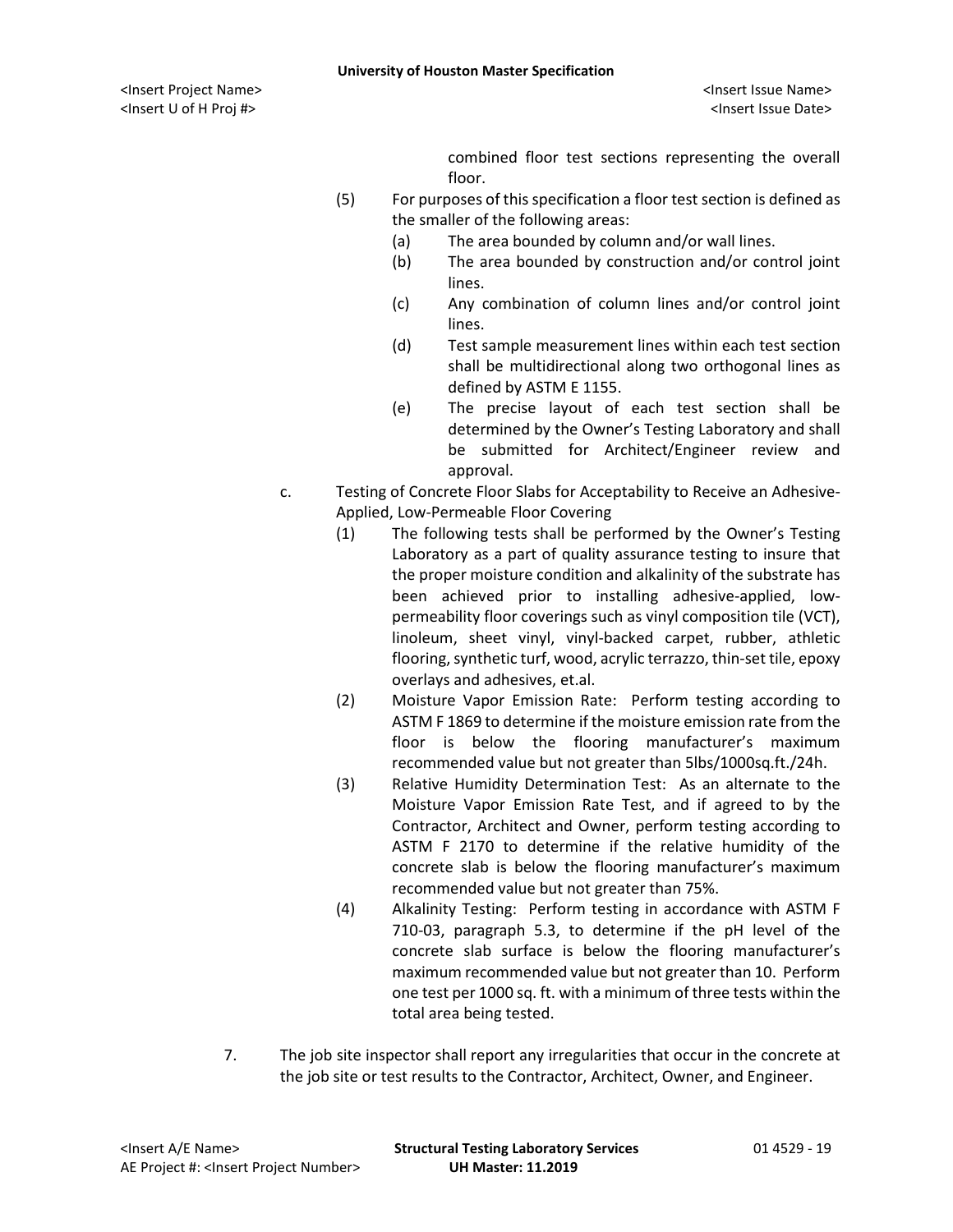- D. Concrete Test Cylinders: The Owner's Testing Laboratory shall mold and test concrete test cylinders as described below.
	- 1. Cylinder Molding and Testing: Cylinders for strength tests shall be molded and Laboratory cured in accordance with ASTM C31 and tested in accordance with ASTM C39. Cylinders may be either 6 inches in diameter by 12 inches or 4 inches in diameter by 8 inches, however, the diameter of the cylinder shall be at least three times the nominal maximum size of the coarse aggregate in the mix tested. All of the cylinders for each class of concrete shall be of the same dimension for all sets of that class.
	- 2. Field Samples: Field samples for strength tests shall be taken in accordance with ASTM C172.
	- 3. Frequency of Testing: Each set of test cylinders shall consist of a minimum of four standard test cylinders. A set of test cylinders shall be made according to the following minimum frequency guidelines:
		- a. One set for each class of concrete taken not less than once a day.
		- b. Mat Foundation: One set for each 250 cubic yards or fraction thereof.
		- c. Piers, Piles, Underreamed Footings: One set for each 50 cubic yards or fraction thereof.
		- d. Pressure-injected Footings: One set for each 50 cubic yards or fraction thereof.
		- e. Spread Footings: One set for each 50 cubic yards or fraction thereof.
		- f. Pile Caps: One set for each 50 cubic yards or fraction thereof.
		- g. Basement Walls: One set for each 150 cubic yards.
		- h. Floors: One set for each 150 cubic yards or fraction thereof but not less than one set for each 5000 square foot of floor area.
		- i. Columns: One set for each 50 cubic yards or fraction thereof with a minimum of 2 sets per floor.
		- j. Shear Walls: One set for each 50 cubic yards but not less than 2 sets per floor.
		- k. Tilt-wall Panels: One set for every 50 cubic yards or fraction thereof.
		- l. All Other Concrete: A minimum of one set for each 150 cubic yards or fraction thereof.
		- m. No more than one set of cylinders at a time shall be made from any single truck.
		- n. If the total volume of concrete is such that the frequency of testing as specified above would provide less than five strength tests for a given class of concrete, tests shall be made from at least five randomly selected batches or from each batch if fewer than five batches are used.
		- o. The above frequencies assume that one batch plant will be used for each pour. If more than one batch plant is used, the frequencies cited above shall apply for each plant used.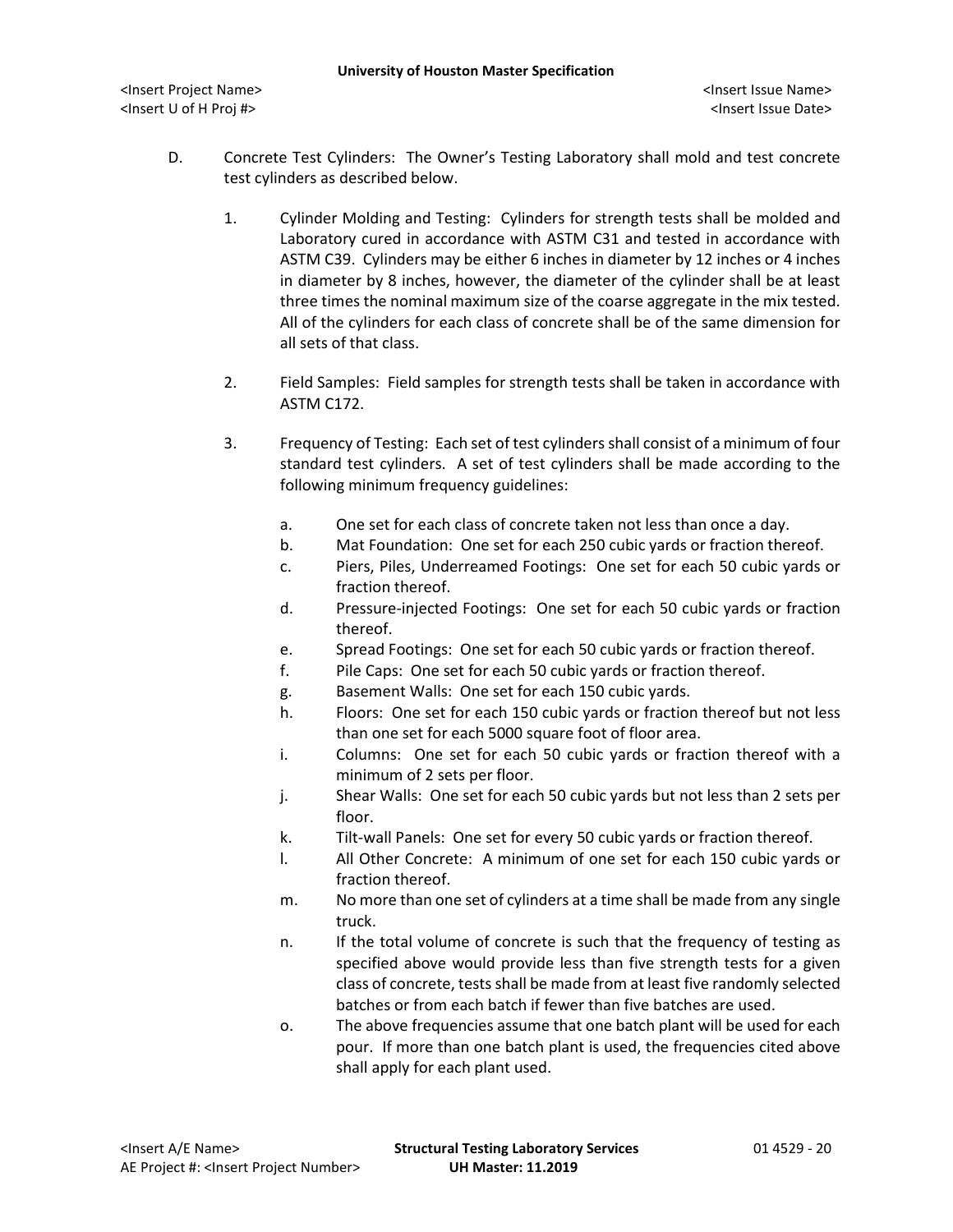- 4. The cylinders shall be numbered, dated, and the point of concrete placement in the building recorded.
- 5. For concrete specified on the drawings to reach the required strength at 28 days, break one cylinder of the set at seven days, two 6 inch by 12 inch cylinders or three 4 inch by 8 inch cylinders at 28 days, and one kept in reserve for testing at the Engineers direction.
- 6. For concrete specified on the drawings to reach the required strength at 56 days, break one cylinder of the set at seven days, one cylinder at 28 days, two 6 inch by 12 inch cylinders or three 4 inch by 8 inch cylinders at 56 days, and one kept in reserve for testing at the Engineers direction.
- 7. For concrete specified on the drawings to reach the required strength at 90 days, break one cylinder of the set at seven days, one cylinder at 28 days, one cylinder at 56 days, two 6 inch by 12 inch cylinders or three 4 inch by 8 inch cylinders at 90 days, and one kept in reserve for testing at the Engineers direction.
- 8. Cylinder Storage Box: The Contractor shall be responsible for providing a protected concrete cylinder wooden storage box at a point on the job site mutually agreeable with the Testing Laboratory for the purpose of storing concrete cylinders until they are transported to the Laboratory. The box shall be constructed and equipped to maintain the environment specified for initial curing in ASTM C31.
- 9. Transporting Cylinders: The Owner's Testing Laboratory shall be responsible for transporting the cylinders to the Laboratory in a protected environment such that no damage or ill effect will occur to the concrete cylinders including loss of moisture, freezing temperatures or jarring.
- 10. Information on Concrete Test Reports: The Owner's Testing Laboratory shall make and distribute concrete test reports after each job cylinder is broken. Such reports shall contain the following information:
	- a. Truck number and ticket number
	- b. Concrete Batch Plant
	- c. Mix design number
	- d. Accurate location of pour in the structure
	- e. Strength requirement
	- f. Date cylinders made and broken
	- g. Technician making cylinders
	- h. Concrete temperature at placing
	- i. Air temperature at point of placement in the structure
	- j. Amount of water added to the truck at the batch plant and at the site and whether or not it exceeds the amount allowed by the mix design
	- k. Slump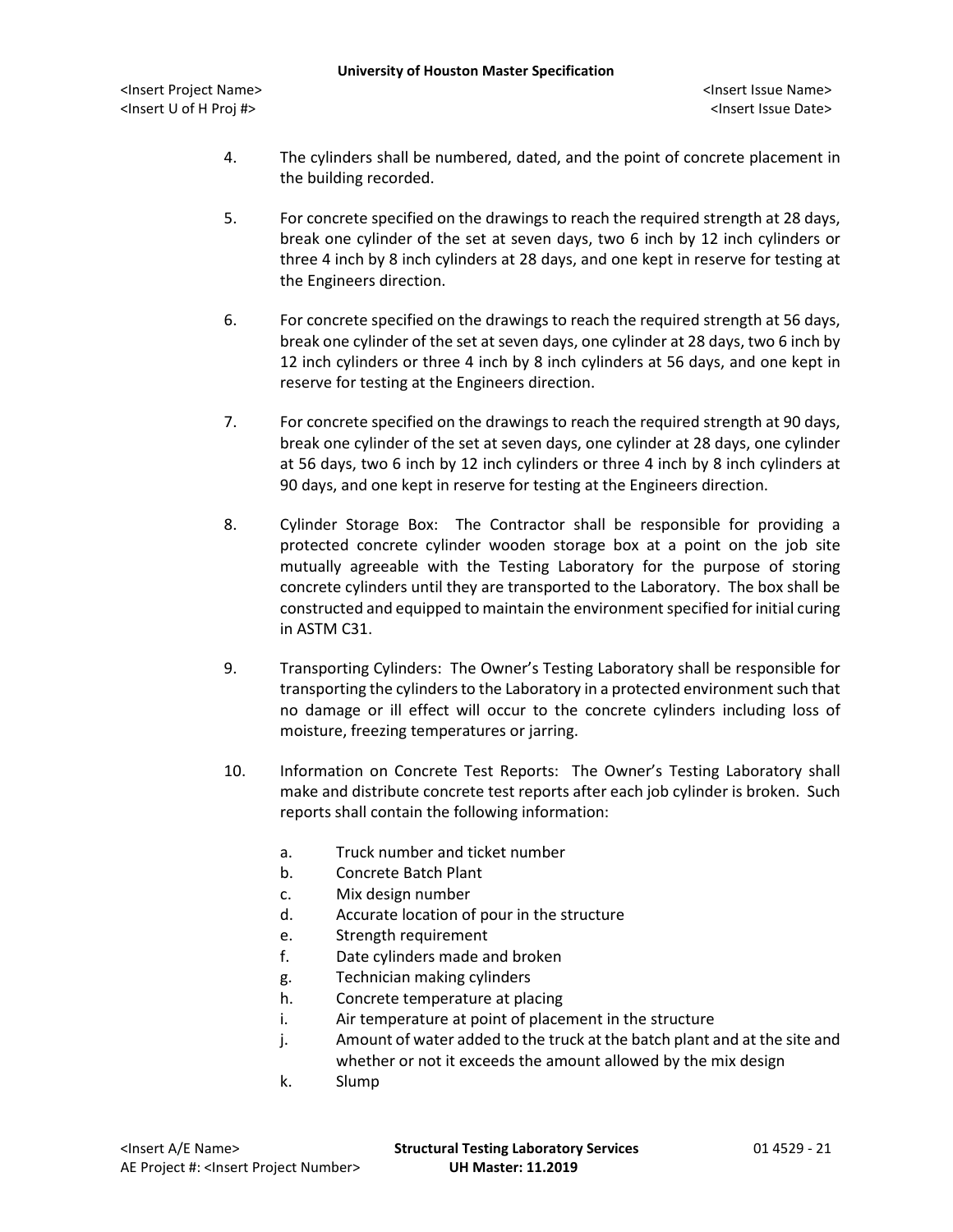- l. Unit weight
- m. Air content
- n. Cylinder compressive strengths with type of failure if concrete does not meet Specification requirements. Seven day breaks are to be flagged if they are less than 60% of the required 28 day strength. 28 day breaks are to be flagged if either cylinder fails to meet Specification requirements.
- 11. Standards for Tests of Concrete :
	- a. Slump Tests: Slump Tests (ASTM C143) shall be made at the beginning of concrete placement for each batch plant and for each set of test cylinders made. The slump test shall be made from concrete taken from the end of the concrete truck chute. The concrete shall be considered acceptable if the slump is within plus or minus 1 inch of the slump noted on the mix design submittal form for that class of concrete.
	- b. Air Entrainment: Air entrainment tests (ASTM C231 or C173, C173 only for lightweight concrete) shall be made at the same time slump tests are made as cited above.
	- c. Concrete Temperature: Concrete temperature at placement shall be measured (ASTM C1064) at the same time slump tests are made as cited above.
	- d. Unit Weight Test: ASTM C138
- 12. Evaluation and Acceptance of Concrete:
	- a. Strength Test: A strength test shall be defined as the average strength of two cylinder breaks from each set of cylinders tested at the time indicated above.
	- b. Quality Control Charts and Logs: The Owner's Testing Laboratory shall keep the following quality control logs and charts for each class of concrete containing more than 2,000 cubic yards. The records shall be kept for each batch plant and submitted on a weekly basis with cylinder test reports:
		- (1) Number of strength tests made to date.
		- (2) Strength test results containing the average of all strength tests to date, the high test result, the low test result, the standard deviation, and the coefficient of variation.
		- (3) Number of tests under specified strength.
		- (4) A histogram plotting the number of strength test cylinders versus compressive strength.
		- (5) Quality control chart plotting compressive strength test results for each test.
		- (6) Quality control chart plotting moving average for strength where each point plotted is the average strength of three previous test results.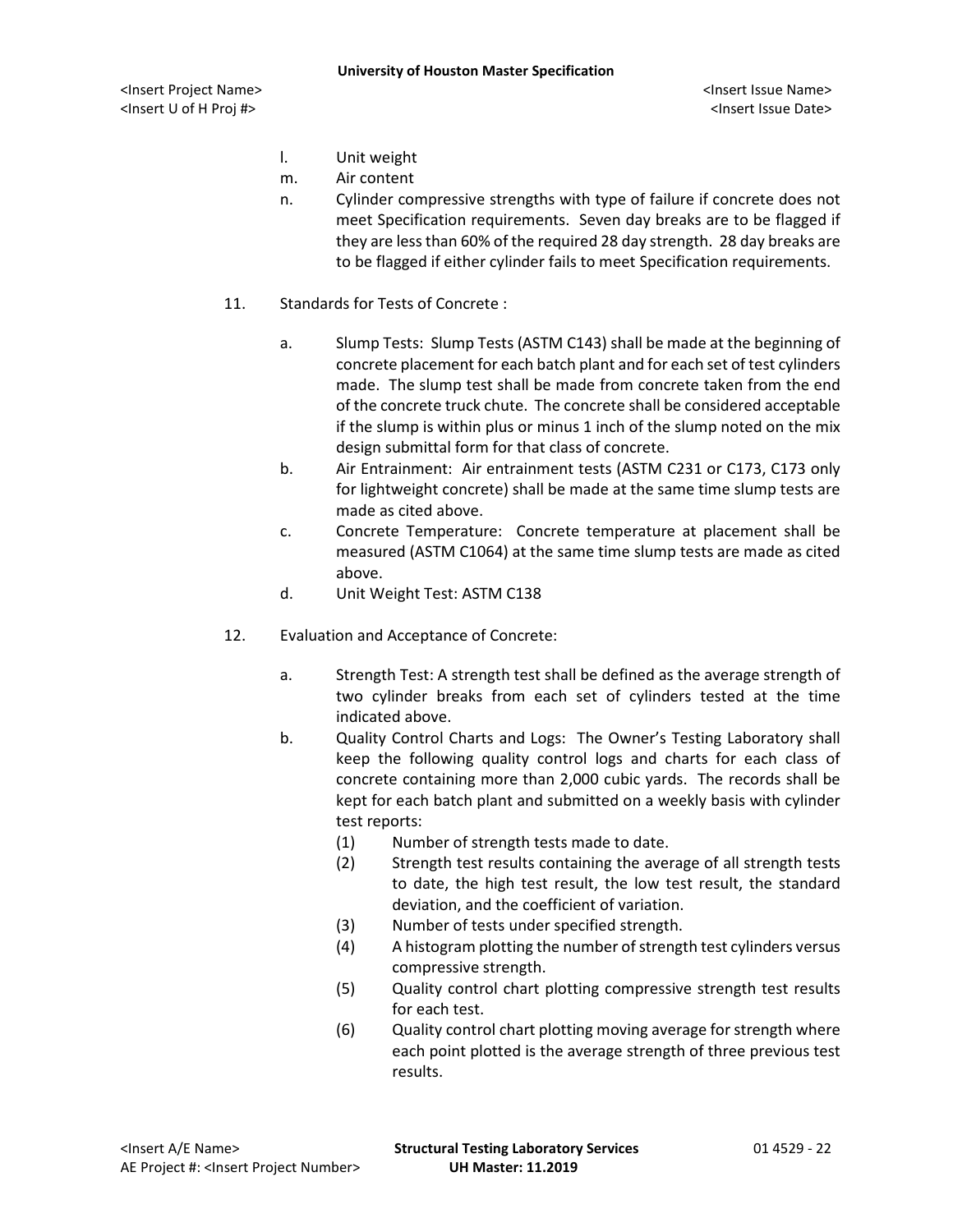- (7) Quality control chart plotting moving average for range where each point plotted is the average of 10 previous ranges.
- c. Acceptance Criteria: The strength level of an individual class of concrete shall be considered satisfactory if both of the following requirements are met:
	- (1) The average of all sets of three consecutive strength tests equal or exceed the required f'c.
	- (2) No individual strength test falls below the required f'c by more than the greater of 10% of f'c or 500 PSI.
- d. If either of the above requirements is not met, the Testing Laboratory shall immediately notify the Engineer by telephone. Steps shall immediately be taken to increase the average of subsequent strength tests.
- E. Investigation of Low Strength Concrete Test Results:
	- 1. Cost of Investigations for Low Strength Concrete: The Contractor shall reimburse the Owner for the costs of investigations of low strength concrete, as defined above.
	- 2. Scope of Investigations: See Specification Section 03 3000, Cast-In-Place Concrete, for the investigations that may be required by the Engineer. The Owner's Testing Laboratory will conduct these investigations.
- F. Causes for Rejection of Concrete: The Contractor shall reject concrete delivered to the site for any of the following reasons:
	- 1. Wrong class of concrete (incorrect mix design number).
	- 2. Environmental Conditions: Environmental condition limits shall be as follows unless appropriate provisions in concreting practices have been made for cold or hot weather:
		- a. Cold Weather Placement: Comply with ACI 301 (ACI 301M) and ACI 306.1 and as follows.
			- 1) Protect concrete work from physical damage or reduced strength that could be caused by frost, freezing actions, or low temperatures.
			- 2) When average high and low temperature is expected to fall below 40 deg F (4.4 deg C) for three successive days, maintain delivered concrete mixture temperature within the temperature range required by ACI 301 (ACI 301M).
			- 3) Do not use frozen materials or materials containing ice or snow.
			- 4) Do not place concrete in contact with surfaces less than 35 deg F (1.7) deg C), other than reinforcing steel.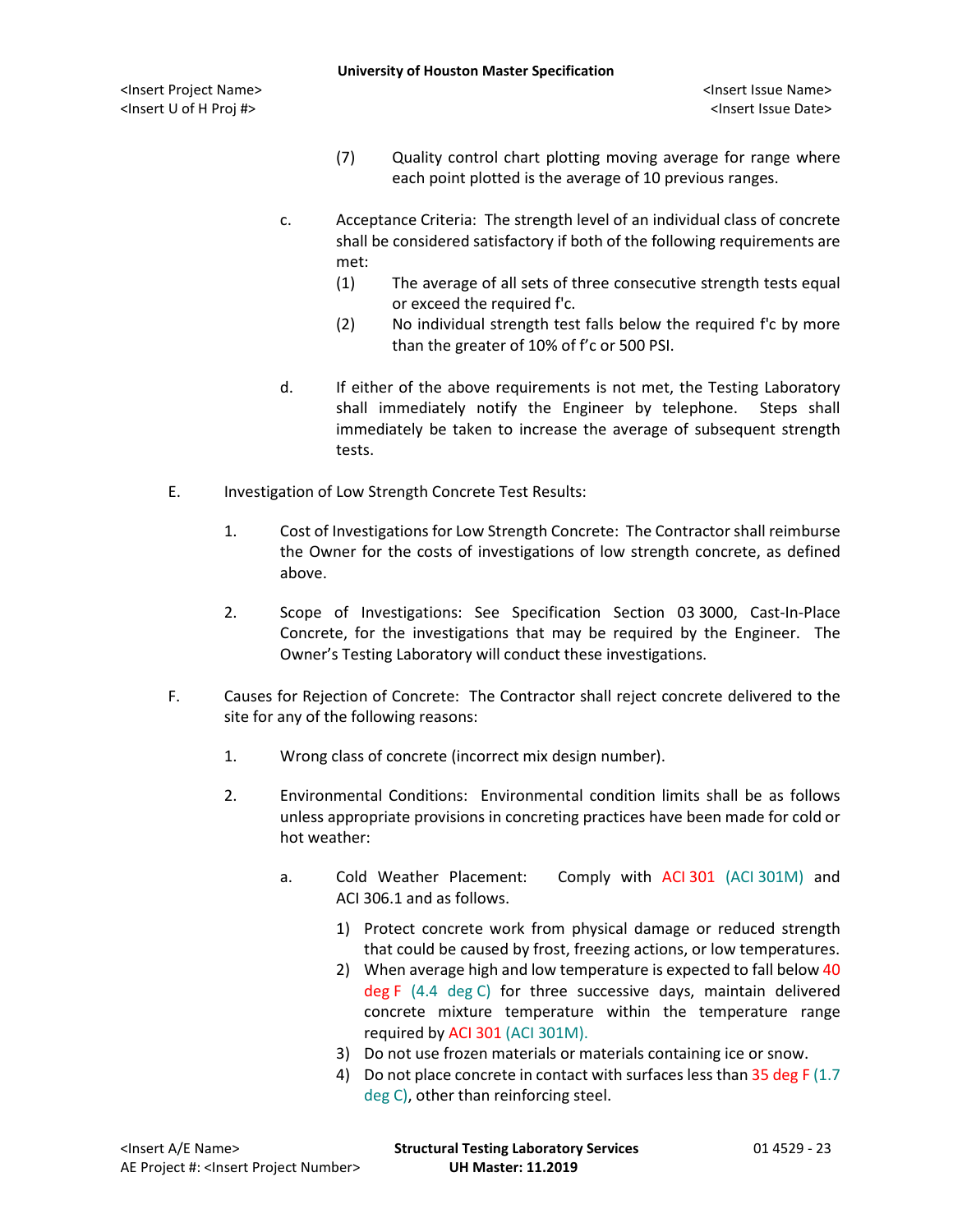- 5) Do not use calcium chloride, salt, or other materials containing antifreeze agents or chemical accelerators unless otherwise specified and approved in mixture designs.
- b. Hot Weather Placement: Environmental conditions must be such that cause an evaporation rate from the concrete surface of 0.2 lb./sq. ft./hr. or less as determined by Figure 2.1.5 in ACI 305R-91.
- c. Concrete may be placed at other environmental condition ranges only with approval of the job inspector for the Owner's Testing Laboratory or other duly appointed representative.
- 3. Concrete with temperatures exceeding 95°F shall not be placed in the structure.
- 4. Air contents outside the limits specified in the mix designs.
- 5. Slumps outside the limits specified.
- 6. Excessive Age: Concrete shall be discharged within 90 minutes of plant departure or before it begins to set if sooner than 90 minutes unless approved by the Laboratory job inspector or other duly appointed representative.
- G. Concrete Batch Trip Tickets: Concrete batch trip tickets shall be collected and retained by the Contractor. Compressive strength, slump, air, and temperature tests shall be identified by reference to a particular trip ticket. Tickets shall contain the information specified in ASTM C94. Each ticket shall also show the amount of water that may be added in the field for the entire batch that will not exceed the specified water cement ratio for the design mix. The Contractor and Owner's Testing Laboratory shall immediately notify the Architect/Engineer and each other of tickets not meeting the criteria specified.

# 3.5 POST-TENSIONED CONCRETE

- A. The extent of Testing Laboratory services required for post-tensioned concrete structures shall include the services specified for concrete materials and cast-in-place concrete and reinforcing steel for concrete plus the additional services specified under this section.
- B. Review of Contract Documents and Submittals:
	- 1. The Testing Laboratory inspector shall review and become familiar with the structural drawings, shop drawings, and specifications in so far as they relate to post tensioning materials, installation, and stressing.
	- 2. The Owner's Testing Laboratory shall review the mill certificates for posttensioning steel and the design calculations for the post-tensioning design for consistency with each other and with recognized engineering practice.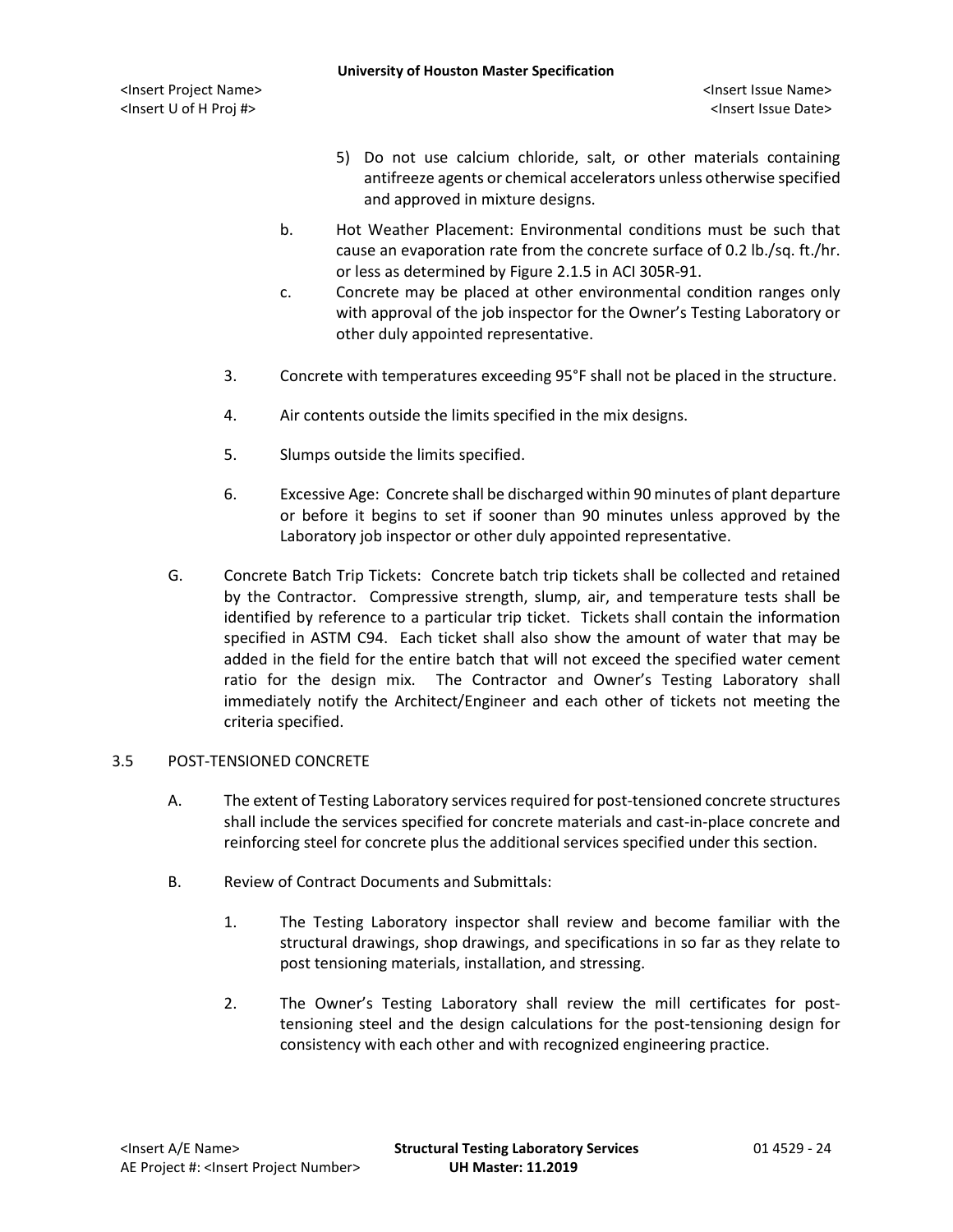- C. Field Inspection Requirements: The duties and responsibilities of the inspector for the Owner's Testing Laboratory shall be as follows:
	- 1. Check the general layout, number of strands, size, spacing, and profile of post tensioning steel for conformance to the shop drawings of the Prestress Supplier. Specific attention and emphasis shall be placed upon horizontal and vertical profiles around floor openings not shown on the shop drawings. Also check for the proper size, grade, number and proper placement of mild reinforcing steel in the post-tensioned elements.
	- 2. Inspect 100% of end and intermediate anchorages and inserts required for stressing for proper size, type and placement.
	- 3. Inspect for any mild steel reinforcing bars or spirals required by the Prestress Supplier near stressing anchors.
	- 4. Perform inspection during concrete placement to observe and report any damage or misalignment of post tensioning steel and embedded anchorages.
- D. Inspection during Stressing Operation: The Owner's Testing Laboratory shall be continuously present during the stressing operations and shall have the following responsibilities and duties.
	- 1. Review current calibration data on the proposed stressing equipment.
	- 2. Ascertain that the concrete compressive strength meets the minimum required strength prior to stressing by evaluating the results of specified tests.
		- a. If concrete strength for tendon stressing is to be determined using fieldcured cylinders, one additional cylinder per set will be required for posttensioned concrete floors or walls for the purpose of evaluating concrete strength at the time of stressing. This cylinder shall be stored on the floor where form removal is to occur under the same exposure conditions as the floor concrete. The cylinder shall be cured under field conditions in accordance with ASTM C31. Field cured test cylinders shall be molded at the same time and from the same samples as Laboratory cured test specimens. The cylinder shall be tested at the time of stressing as directed by the Contractor. The Contractor shall reimburse the Owner for the cost of making and testing these cylinders.
		- b. If concrete strength for tendon stressing is to be determined using the Maturity Method, the Owner's Testing Laboratory shall verify that the requirements of ASTM C 1074 are being followed and that the proper criteria for determining concrete strength by this method has been established and is being followed.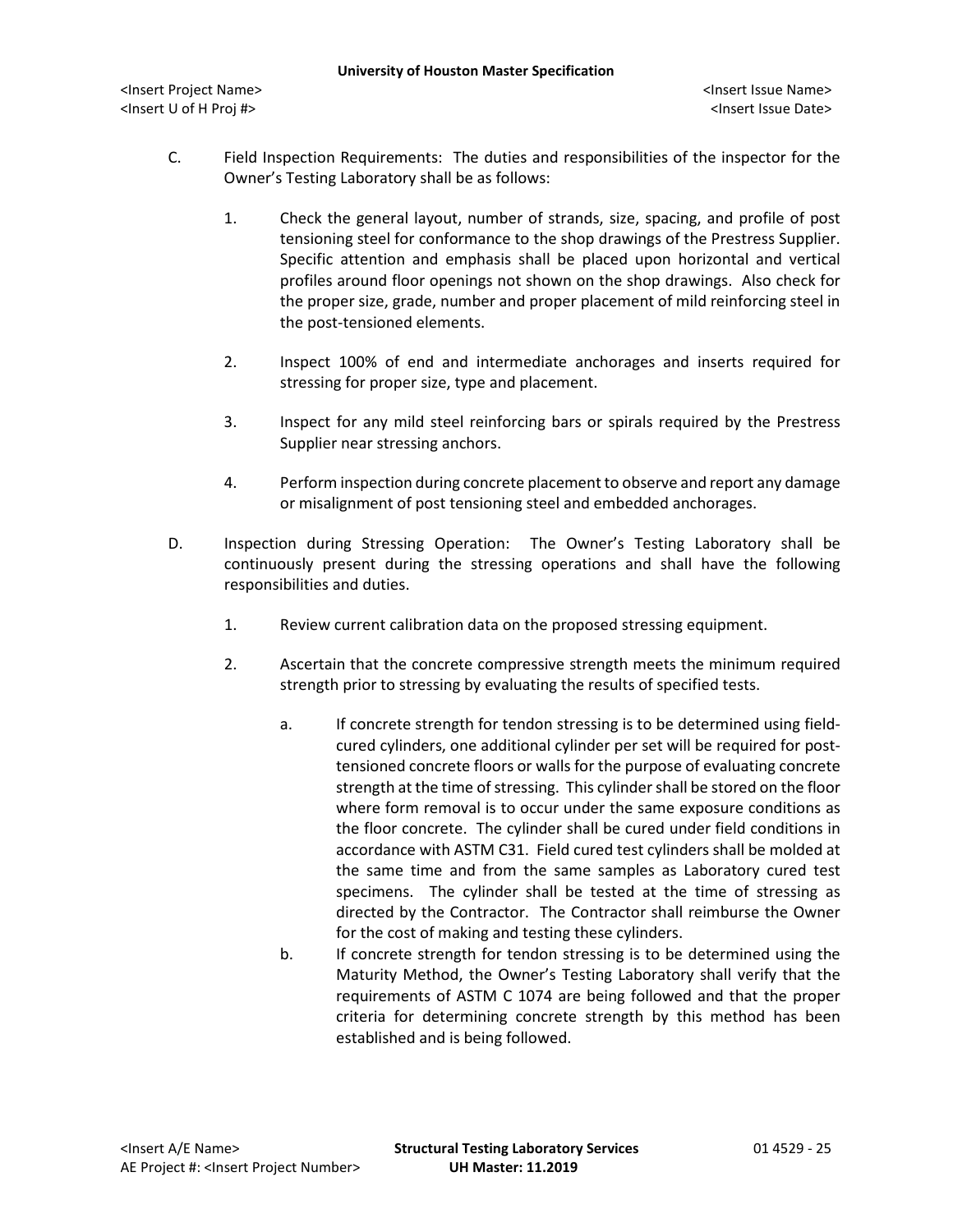- 3. Check the stressing sequence, and verify the required post tensioning forces by observing and inspecting the stressing operation and recording the following information:
	- a. Floor, pour and tendon identification numbers. For walls, indicate wall location.
	- b. Actual measured elongation for each jacking point, and totals for each tendon compared with calculated elongation submitted by Contractor.
	- c. Range of allowable elongations for jacking force or a measure of the deviation of the measured elongations from the calculated elongations. Deviations that do not comply with the specified tolerances shall be noted for the Architect/Engineer to review.
	- d. Stressing ram number, initial and final gauge load reading during stressing for each tendon.
	- e. Required and actual concrete strength at time of jacking.
	- f. Obvious irregularities or stress loss during anchoring procedures.
	- g. Date of stressing operation and signature of the Contractor's stressing personnel and inspector witnessing the operation.
- 4. Inspect for spalled concrete, broken tendons or wires, anchorage slippage, or cracks in the concrete near anchors. Immediately notify the Engineer by telephone of any "blowouts" occurring after the stressing operation. Observe the repair of any cracked or spalled concrete as recommended by the Engineer.
- 5. If bonded tendons are specified, inspect the grouting procedure.
- 6. Testing of Barrier Cables: Confirm that the provided minimum gauge pressure matches required level shown on the shop drawings.
- E. Reports: The Owner's Testing Laboratory shall submit written inspection reports to the parties as specified describing the tests and inspections made and showing the action taken for nonconforming work. Report uncorrected deviations from plans and specifications and verify implementation of any changes authorized by the Engineer.

# 3.6 STRUCTURAL PRECAST CONCRETE

- A. Testing and Inspection at the Plant: The Owner's Testing Laboratory shall furnish the necessary technicians and equipment to perform the following tests and inspection at the Precast Concrete Plant. Schedule the time for visits to the precast plant in consultation with the Precast Supplier and the Owner. Submit a proposed unit price for each visit and base the total proposed price on providing [NUMBER OF PRECAST PLANT SITE VISTS] visits. Inspections shall be performed by a qualified technician with a minimum of two years of experience in precast concrete testing and inspection:
	- 1. Preliminary plant inspection prior to the start of fabrication including the following: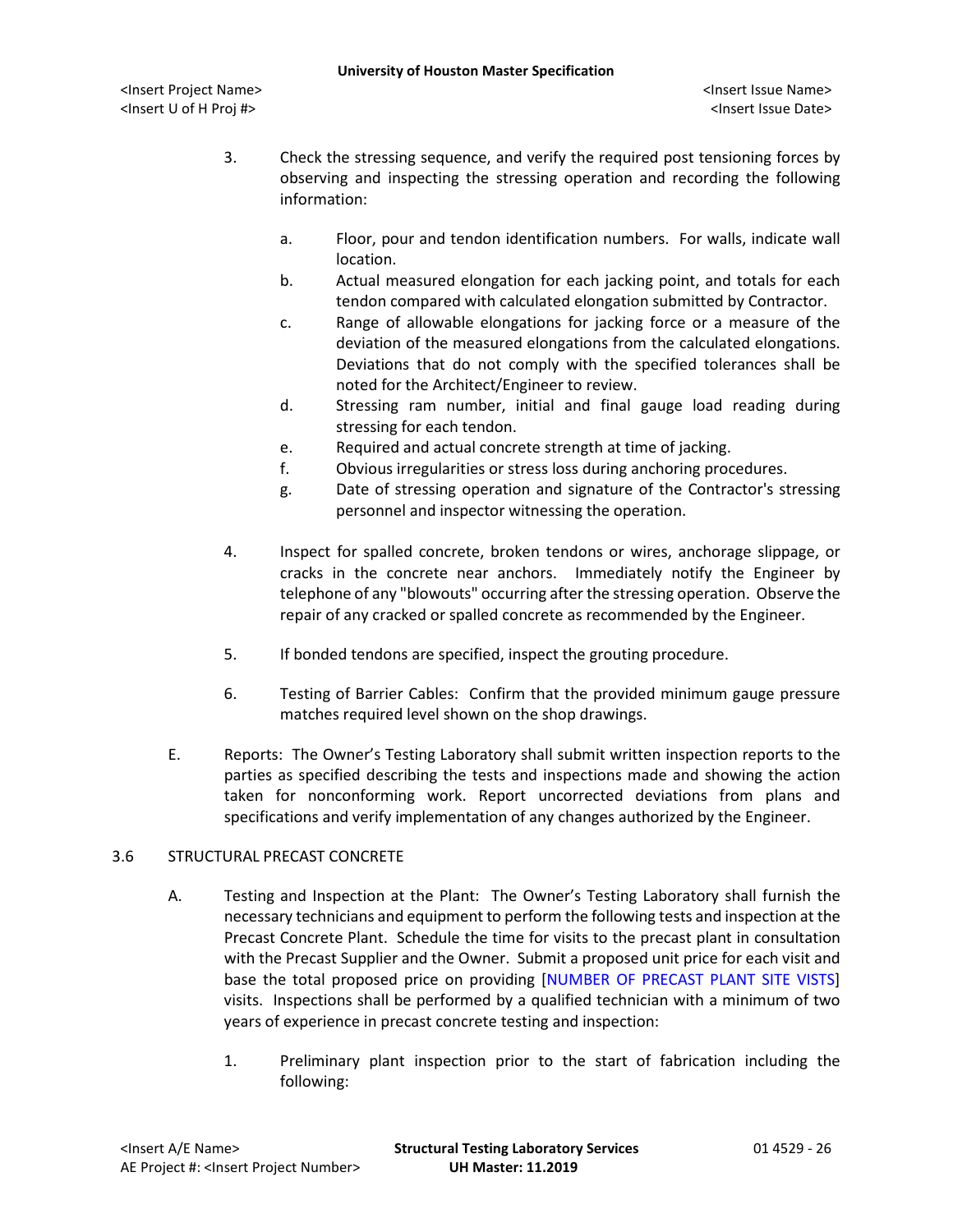- a. Verify that the fabricator's fabrication and quality control procedures provide a sound basis for inspection control of workmanship and of the ability to conform to construction documents and industry standards. Review the procedures for completeness and adequacy relative to code requirements for the fabricator's finished product.
- b. Inspection of the batching facilities including aggregate stock piles, material handling facilities, concrete batching and mixing facilities, and in plant concrete handling, placing, and consolidating procedures and equipment.
- c. Inspection of the in-plant testing and curing facilities.
- d. Inspection of the casting beds shall be made to check for cleanliness, alignment, and surface condition of the bed.
- e. Inspection of the stressing blocks and stressing procedures including verification of the calibration of the stressing jacks to be used in the work.
- f. A review of the concrete mix designs proposed for use in the work.
- 2. Inspection prior to placing concrete including the following:
	- a. Inspect formwork for finish condition, dimensions, and dimensional tolerances.
	- b. Verify reinforcing steel placement and concrete cover.
	- c. Inspect 100% of hardware and embedded items for proper size, location, and finish.
	- d. For prestressed members, observe and inspect the stressing operation recording the following information:
		- (1) Initial and final gauge load reading during tendon stressing.
		- (2) Tendon elongation measurement.
		- (3) Obvious irregularities or stress loss during anchoring procedures.
- 3. Inspection during the concreting operation including the following:
	- a. Verify that environmental conditions and concrete temperatures are within the limits stipulated.
	- b. Verify that the proper class of concrete is being used for the members being poured.
	- c. Inspect plastic concrete to verify proper batching and mix consistency.
	- d. Verify the molding, curing and testing of concrete cylinders by the Precast Producer are in accordance with the specifications and project requirements.
- 4. For prestressed members, inspection during the transfer of stress load to the concrete:
	- a. Verify minimum concrete strength at time of stress transfer.
	- b. Witness transfer of stress to concrete and report procedures used including release sequence of multi-tendon transfer.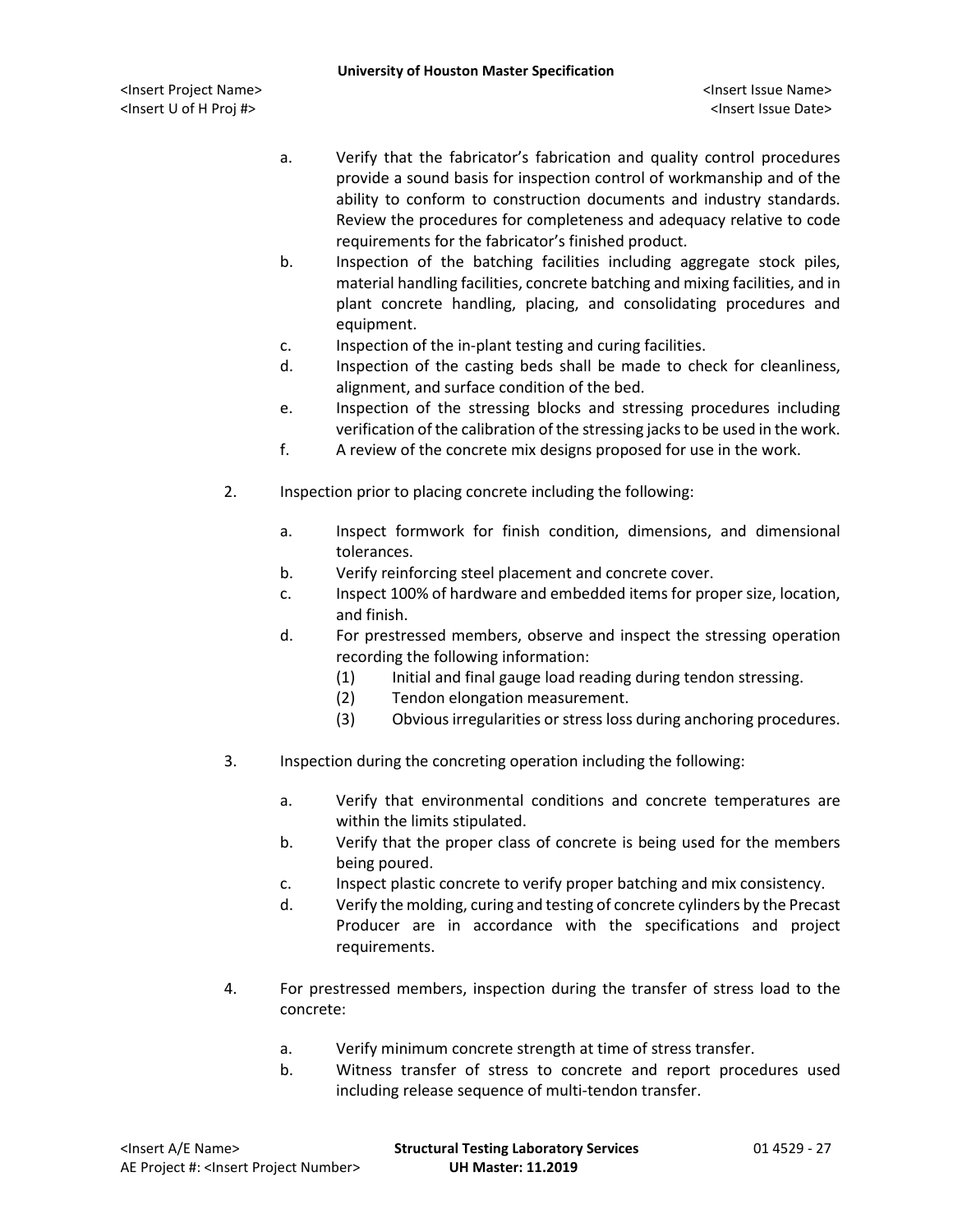- 5. Inspection after form stripping including the following:
	- a. Check dimensions of precast units.
	- b. Verify required cambers.
	- c. Visually inspect the precast units for proper finish, cracks, and other surface defects and imperfections.
- 6. The Testing Laboratory shall write an inspection report promptly after each plant and site visit for distribution to the parties specified.
- 7. Any irregularities in the work shall be immediately reported by telephone to the Engineer and Architect.
- B. On-site Inspection: Inspection of bearing conditions, members and connections shall include the following:
	- 1. Inspect anchor bolt layout, embedment, and bolt tightening to base plates.
	- 2. Check base plates for proper grouting.
	- 3. Check connection of bearing walls to foundation for proper bolting and grouting. For welded connections, check for proper location of embedded plates or angles and check the quality and completeness of field welds.
	- 4. For double tee or precast plank floor members, check the following:
		- a. Proper length and width of bearing at each support end.
		- b. Proper width, length, thickness, and type of bearing pads.
		- c. Proper connection of tees or planks to each other and to support members at each end.
		- d. Proper vertical alignment of tees or planks with respect to each other and to supports.
		- e. Excessive camber or deflection after pouring of topping slabs.
		- f. Any damage of tees or planks sustained during erection or shipping.
		- g. Any flexural cracking sustained in bottom webs after erection and pouring of topping slabs.
	- 5. For precast beams, both interior and spandrel, check the following:
		- a. Proper length and width of bearing at each support end.
		- b. Proper width, length, thickness, and type of bearing pads.
		- c. Proper connection of beams to columns at each end and to intersecting floor members.
	- 6. For structures with poured in place topping slabs, check the following: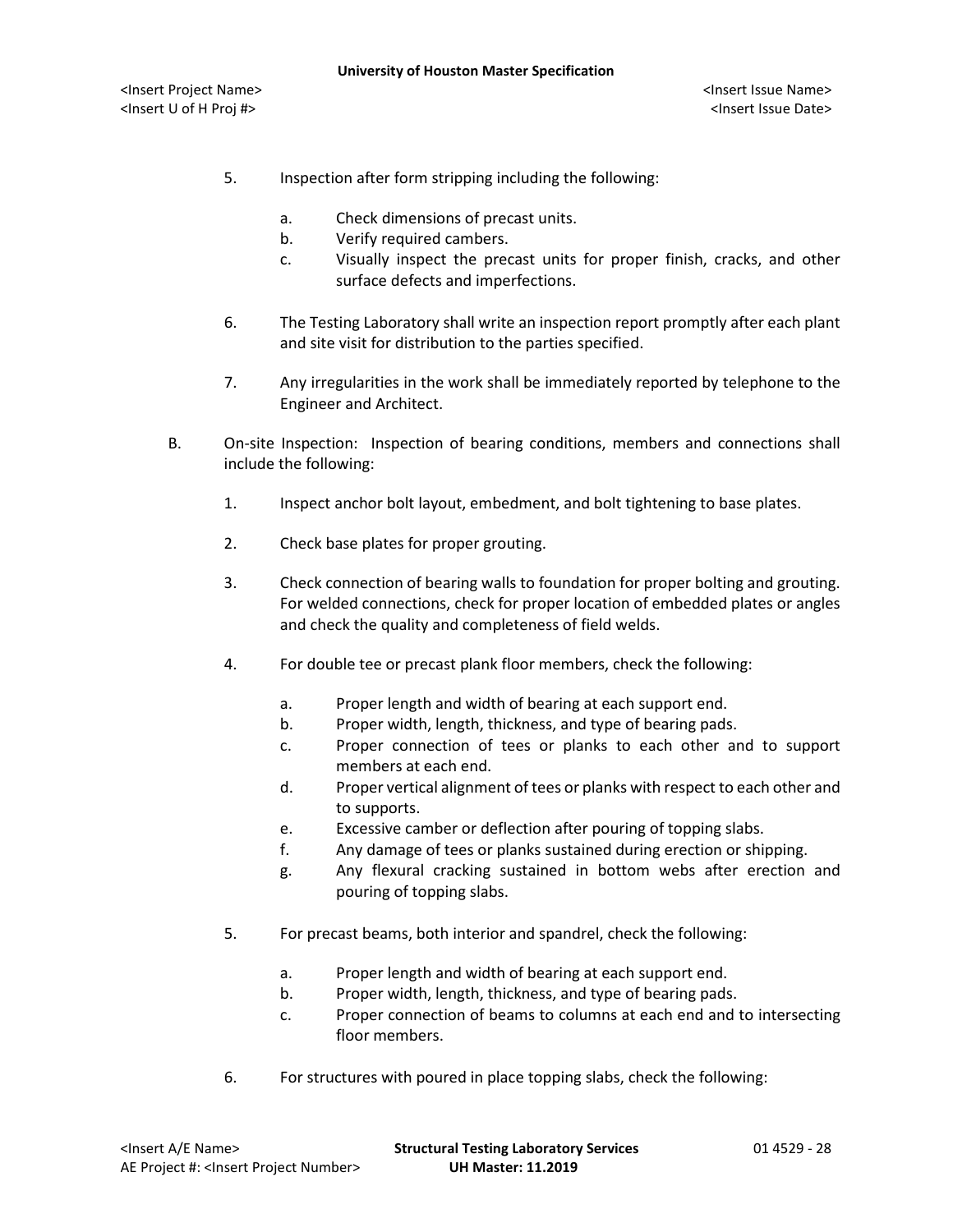**University of Houston Master Specification**

<Insert Project Name> <Insert Issue Name> <Insert U of H Proj #> <Insert Issue Date>

- a. Proper type (normal or lightweight) and strength of concrete.
- b. Proper thickness of topping.
- c. Proper slope of topping, if required.
- d. Proper mesh size and placement including lap between mesh sheets or rolls.
- e. Proper finish.
- f. Crack control joints and/or check of waterproofing requirements.
- 7. Verify proper finish (painted or galvanized) of 100% of steel connection plates and angles including touch-up of welds.
- 8. For garage structures with cable guardrails, verify:
	- a. Proper type, grade and strength of cable.
	- b. Proper cable finish (plastic coated or galvanized).
	- c. Proper finish (painted or galvanized) to guardrails.
- 9. For precast structures with expansion joints, verify:
	- a. Proper expansion joint material.
	- b. Proper expansion joint width.
	- c. Proper installation of plates, angles, epoxy nosings and other components of the expansion joint type.

## 3.7 ARCHITECTURAL PRECAST PANELS

- A. For architectural precast panels, verify:
	- a. Proper bolting and/or welding of panel connection to the structure.
	- b. Proper panel position with specified panel joint thickness.
	- c. Proper sealant materials and methods at joints.
	- d. Report any cracked panels or panels with improper finish to the Architect and Engineer.

# 3.8 SHOTCRETE

- A. Concrete Mix Design: The Owner's Testing Laboratory shall review the submitted mix designs for conformance to the specifications and for suitability for use in the project.
- B. On-Site Construction Inspection and Testing: The duties and responsibilities of the Owner's Testing Laboratory during shotcreting operations shall be as follows:
	- 1. Provide continuous inspection of shotcrete placement operations for proper application techniques and adherence to specification requirements. Provide a daily written report of the day's activities including the disposition of any discrepancies in procedure or materials brought to the attention of the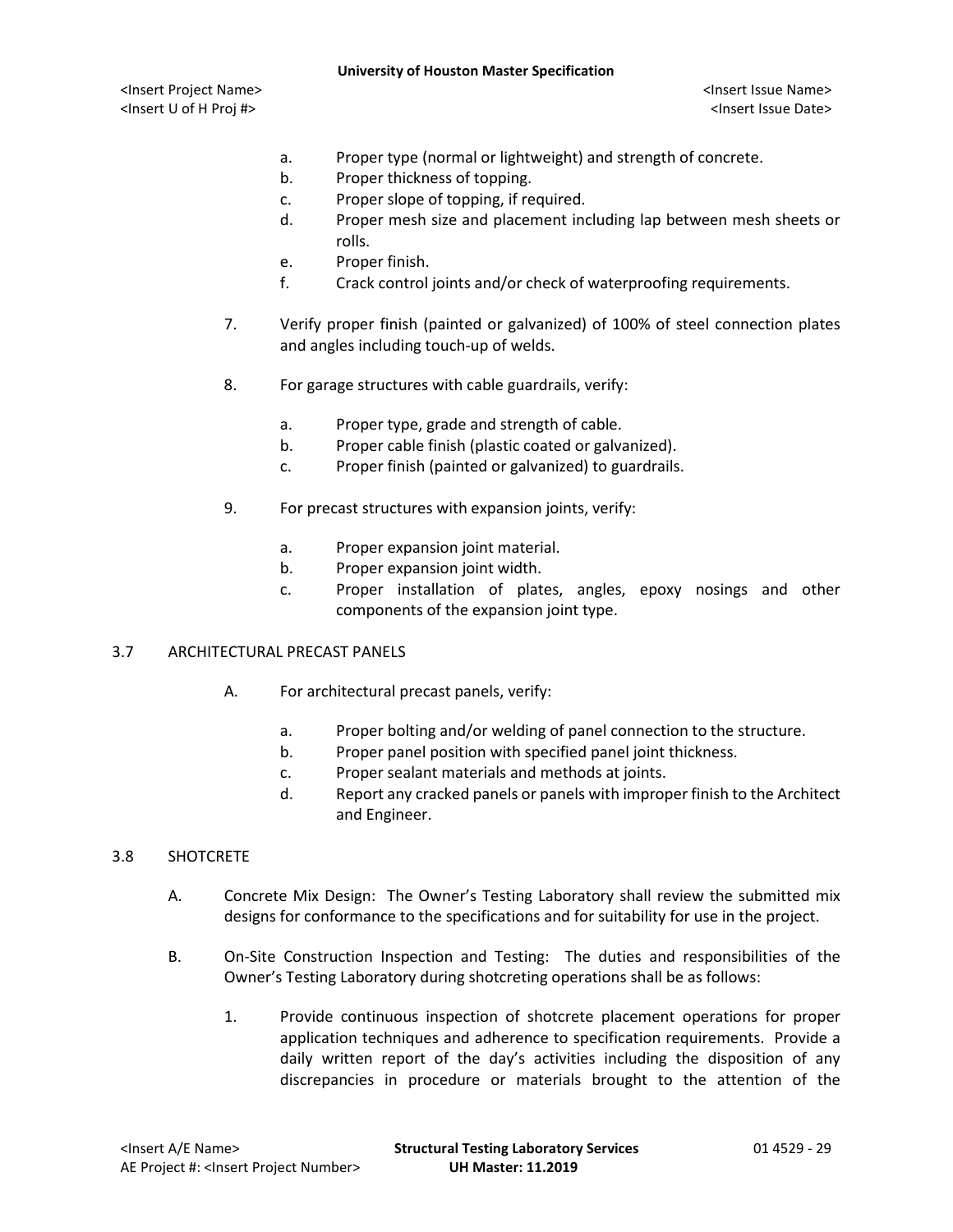Contractor. Contact the Engineer and Architect by telephone in the event any reported discrepancy is not satisfactorily resolved.

- 2. Observe the preparation of test panels is in accordance with specified standards. A test panel is to be made daily for each mix, and for each shooting position but no less than one for every 50 cu. yds. placed.
- 3. Obtain, test, and report results for three drilled cores for compressive strength from each test panel in accordance with ASTM C 1140.
- 4. Provide a visual grade score for each drilled core in accordance with the criteria in ACI 506.2

# 3.9 STRUCTURAL STEEL

- A. Contract Obligations:
	- 1. Owner Responsibility: The Owner shall pay for initial shop and field inspections and tests as required during the fabrication and erection of the structural steel.
	- 2. Testing Laboratory Responsibility: The inspection by the Owner's Testing Laboratory of the Fabricator's work shall be in sequence, timely, and performed in such a manner so that corrections can be made without delaying the progress of the work. Inspections shall be performed by qualified technicians with a minimum of two years' experience in structural steel testing and inspection. See "Qualifications of Testing Laboratory" section for special requirements for welding inspectors. The Testing Laboratory shall provide test reports of inspections. All test reports shall indicate types and locations of defects found during inspection, the measures required and performed to correct such defects, statements of final approval of welding and bolting of shop and field connections, and other fabrication and erection data pertinent to the safe and proper welding and bolting of shop and field connections. In addition to the parties listed in this Specification the Fabricator and Erector shall receive copies of the test reports.
	- 3. Rejection of Material or Workmanship: The Owner, Architect, Engineer, and Testing Laboratory reserve the right to reject any material or workmanship not in conformance with the Contract Documents at any time during the progress of the work. However, this provision does not allow waiving the obligation for timely, in sequence inspections.
- B. Shop Inspection and Testing: The Owner's Testing Laboratory shall provide the following inspections at the designated fabrication shops:
	- 1. Shop Inspection Waiver: The requirement to perform fabricating shop inspection may be waived if the Fabricator produces evidence from the Building Official of being a registered, approved fabricating shop and if allowed by the Engineer.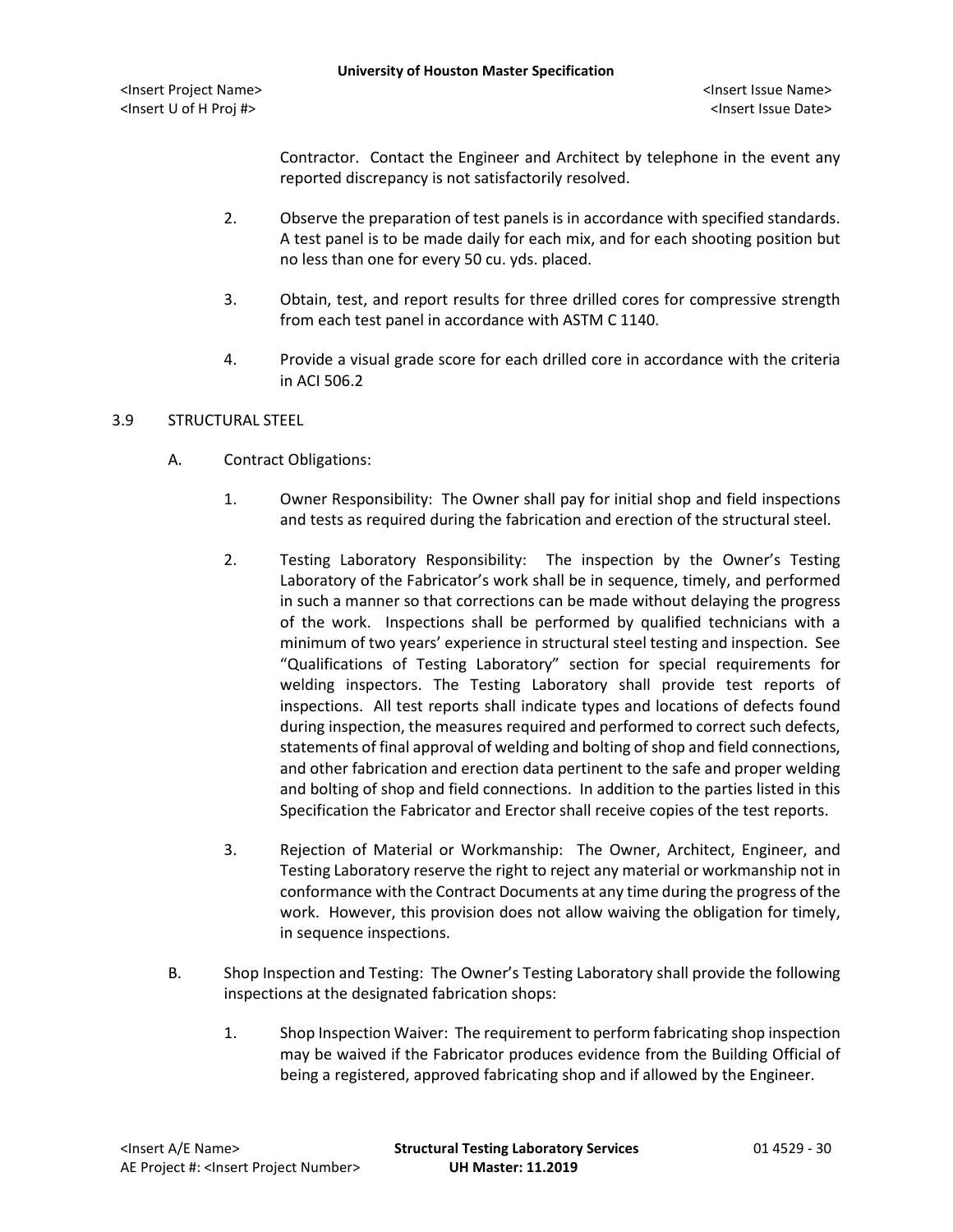- 2. An initial shop inspection prior to the start of any fabricating work shall be made to accomplish the following:
	- a. Verify the fabrication shop's certification from AISC.
	- b. Verify that the fabricator's fabrication and quality control procedures provide a sound basis for inspection control of workmanship and of the ability to conform to construction documents and industry standards. Review the procedures for completeness and adequacy relative to code requirements for the fabricator's finished product.
	- c. Perform steps 1, 2 and 3 of welding inspection duties described below in "Weld Inspection and Process Monitoring" when shop welding is to be performed.
	- d. Perform step 1 of bolt inspection duties described below in "High-Strength Bolting Inspection and Testing" when shop bolting involves joints that are designated on the plans as "Pretensioned" or "Slip-Critical".
- 3. Process Monitoring:
	- a. Provide continuous monitoring of welding for all CJP,PJP, multipass fillet welds and single-pass fillet welds greater than 5/16 inch as described below in the Weld Inspection and Testing section.
	- b. Periodically monitor welding of single-pass fillet welds that are less than or equal to 5/16 inch.
	- c. Provide continuous monitoring of high-strength bolt installation in pretensioned or slip-critical joints using turn-of-the-nut without matchmarking or calibrated wrench method of bolt installation.
	- d. Provide periodic verification of specified camber of steel beams.
- C. Field Inspections: The Owner's Testing Laboratory shall provide the following inspections in the field:
	- 1. Obtain the planned erection procedure, and review with the Erectors supervisory personnel.
	- 2. Check the installation of base plates for proper leveling, grout type, and grout application.
	- 3. Check structural steel and cold-formed steel deck as received in the field for possible shipping damage, workmanship, and identification marking to conform to AISC 360 for structural steel and as specified ASTM standards for other steel and steel deck.
	- 4. Verify that surveys are occurring as specified to check plumbness and frame alignment as erection progresses. Review the submitted survey report.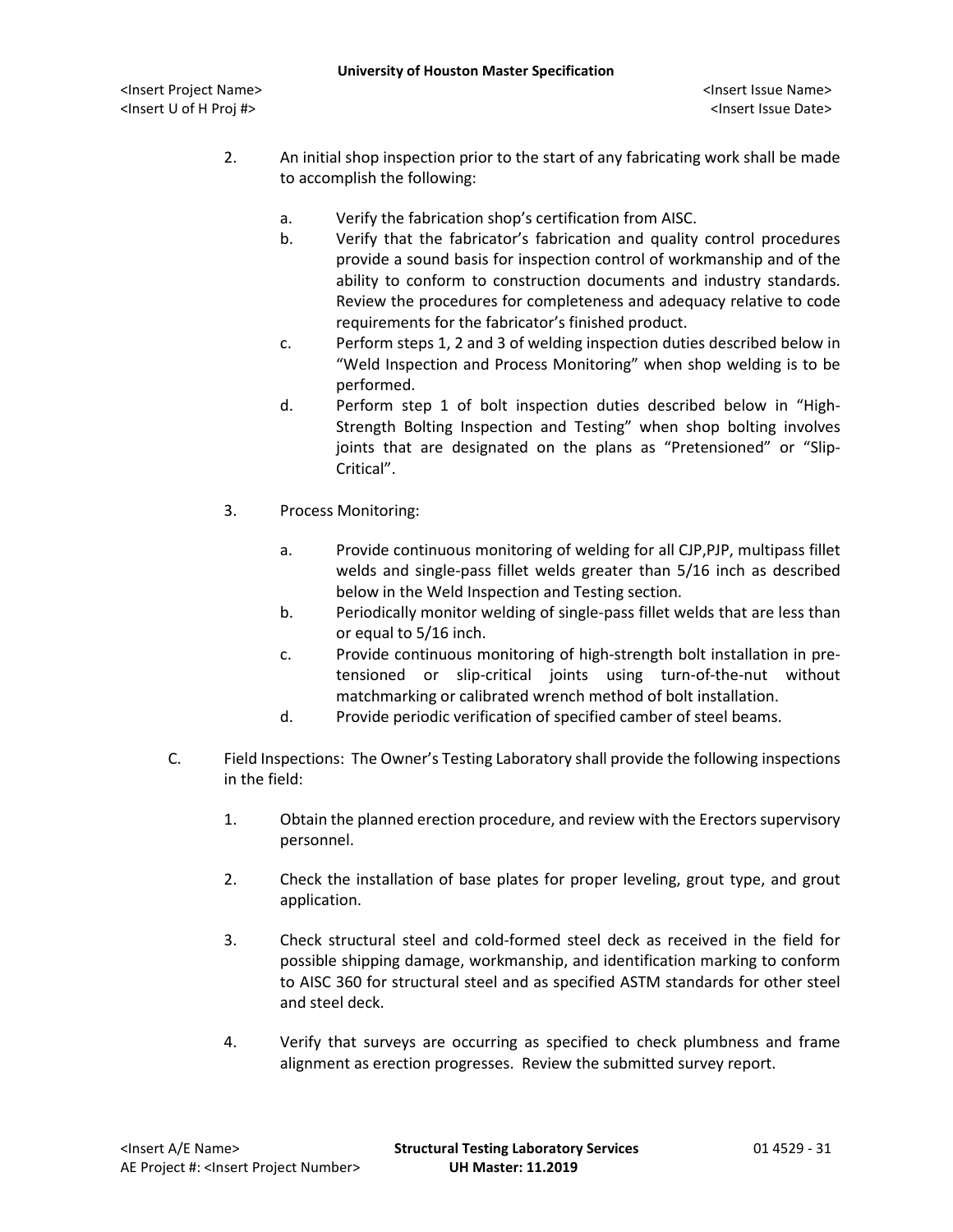- 5. Periodically inspect the steel frame for such items as bracing and stiffening details, member locations, and joint details at each connection for compliance with approved construction documents.
- 6. Inspect 100% of the column compression and base joints for verification that gaps in contact bearing do not exceed 1/16 inch. Gaps greater than 1/16 inch but less than 1/4 inch shall be reported to the Owner and Engineer for assessment. All gaps greater than 1/4 inch shall be shimmed with non-tapered mild steel shims.
- 7. Endeavor to guard the Owner against the Contractor cutting, grinding, reaming, or making any other field modification to structural steel without the prior approval of the Engineer. Report any noted unauthorized modifications to the Owner and Engineer.
- D. Weld Inspection and Process Monitoring: The Owner's Testing Laboratory shall make the following inspections of the welds and welding processes. Welds performed in the fabricating shop may be inspected in the field unless continuous monitoring of the welding process is herein specified or if access in the field due to other work or shop finishes makes field inspection impractical:
	- 1. Approve Welding Procedure Specifications submitted by the Contractor. Approve any changes submitted by the Contractor to any WPS that has already been approved. Obtain the Welding Procedure Qualification Record (WPQR) for each successful WPS qualification.
	- 2. Verify welder qualifications either by certification and/or by retesting. Obtain welder certificates.
	- 3. Verify welding electrodes to be used and other welding consumables as the job progresses.
	- 4. Periodically observe joint preparation, assembly practice, welding techniques including preheating and sequence, and the performance of welders with sufficient frequency to assure compliance with code and contract document requirements. Check preheating to assure conformance with AWS D1.1, Section 5.6. Verify procedure for control of distortion and shrinkage stresses.
	- 5. Observe joint preparation and fit up, backing strips, and runout plates for welded moment connections and column splices.
	- 6. Periodically provide visual inspection of the root pass of partial and complete joint penetration welds.
	- 7. Visually inspect 100% of welds for proper size, length, location, and weld quality in accordance with AWS D1.1 requirements. Unless specifically noted otherwise, all welding shall be considered statically loaded nontubular connections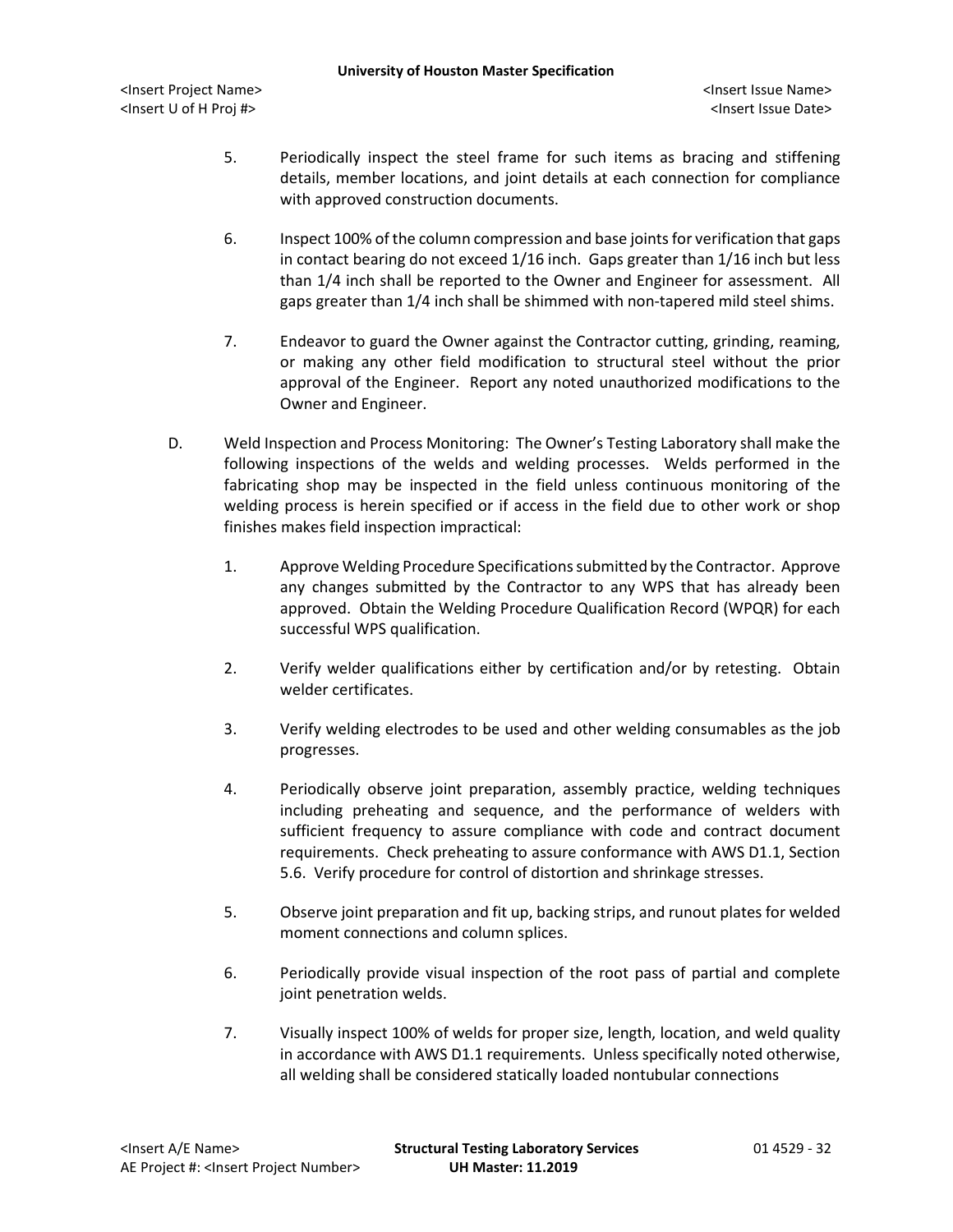- 8. Visually inspect 100% of the welding or other attachment method of steel deck to the structure and at sidelaps.
- 9. Visually inspect 100% of completed shear connectors in each beam and perform bend tests as required according to inspection procedures outlined in AWS D1.1. In addition, perform field bend tests on an additional 2% of completed shear connectors in each beam but not less than one connector per beam
- 10. Visually inspect 100% of the welds of anchors to embedded plates that are to be cast into concrete elements.
- 11. In addition to the inspections above, perform the following:
	- a. Continuously monitor and observe joint preparation, assembly practice, welding techniques including preheating and sequence, and the performance of welders for 100% of complete and partial joint penetration welds, multipass fillet welds, and single-pass fillet welds greater than 5/16 inch. Check preheating to assure conformance with AWS D1.1, Section 5.6. Verify procedure for control of distortion and shrinkage stresses.
	- b. Periodically monitor welding of single-pass fillet welds that are less than or equal to 5/16 inch.
	- c. Periodically monitor the method of attaching the steel floor and roof decking to the structural frame.
	- d. Periodically monitor the welding of headed studs to floor beams.
- 12. Weld Verification Testing Scope:
	- a. Perform nondestructive examination services using a qualified technician with the necessary equipment to perform the following:
		- (1) Nondestructive examination conducted in accordance with the specific requirements for the item being examined including radiographic (RT), ultrasonic (UT), magnetic particle (MT), or dyepenetrant inspection (PT). Nondestructive inspection procedures shall conform to AWS D1.1.
		- (2) Interpret, record, and report results of the nondestructive tests.
		- (3) Mark for repair, any area not meeting Specification requirements. Correction of rejected welds shall be made in accordance with AWS D1.1.
		- (4) Re-examine repair areas and interpret, record, and report the results of examinations of repair welds.
		- (5) Verify that quality of welds meet the requirements of AWS D1.1..
	- b. Fillet welds. provide the following:
		- (1) MT test a minimum of 10% of the length of each fillet weld exceeding 5/16".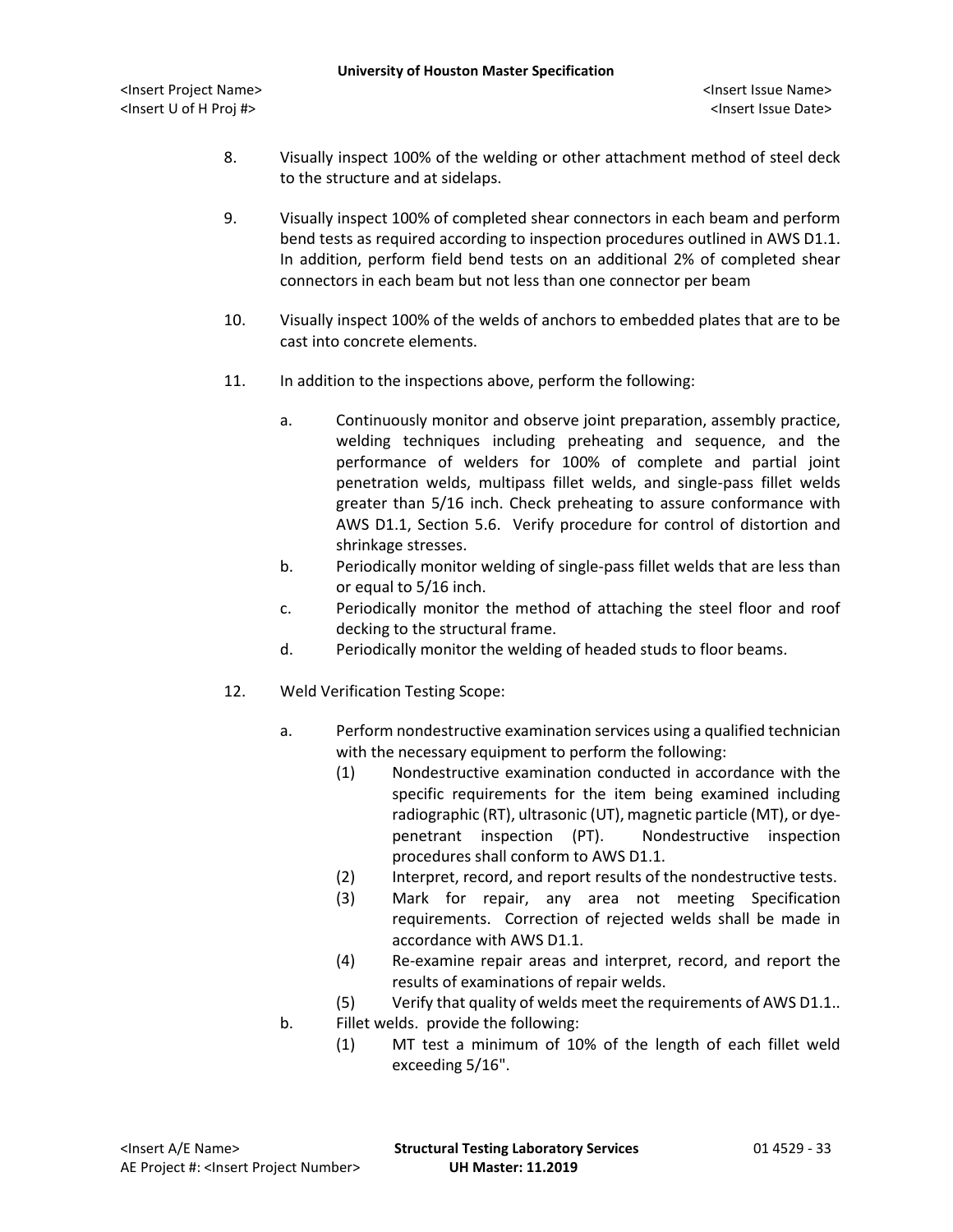- (2) Periodic MT testing of representative fillet welds 5/16" and less but need not exceed 10% of all such welds, except as provided in (3) below.
- (3) Increase MT testing rate for welders having a high rejection rate as required to ensure acceptable welds.
- c. Partial joint penetration welds, including flare-bevel groove welds. provide the following:
	- (1) MT test a minimum of 25% of the length of each PJP weld exceeding 5/16" effective throat.
	- (2) Periodic MT testing of representative PJP welds 5/16" and less but need not exceed 10% of all such welds, except as provided in (3) below.
	- (3) Increase MT testing rate for welders having a high rejection rate as required to ensure acceptable welds.
- d. Complete joint penetration welds. provide the following:
	- (1) All CJP welds exceeding 5/16" thickness shall be 100% UT tested per AWS D1.1 Chapter 6 Part F. The testing laboratory shall review the CJP joints to determine where geometry or accessibility precludes the use of standard scanning patterns per AWS D1.1 Chapter 6 Part F. At these locations the testing laboratory shall develop and submit for approval a written testing procedure in accordance with AWS D1.1 Annex K.
	- (2) Periodic MT testing of representative CJP welds 5/16" and less not to exceed 10% of all such welds, except as provided in (3) below.
	- (3) Increase MT testing rate for welders having a high rejection rate as required to ensure acceptable welds.
- e. Acceptance Criteria
	- (1) Visual, MT, PT shall be per AWS D1.1 Table 6.1.
	- (2) UT testing shall be per AWS D1.1 6.13.1 and Table 6.2.
- f. Base metal thicker than 1.5 inches, where subjected to through-thickness weld shrinkage strains, shall be UT tested for discontinuities behind and adjacent to such welds. UT testing shall occur no sooner than 24 hours after the weld has cooled to ambient temperatures. Any material discontinuities shall be recorded on the basis of ASTM A435 or ASTM A898 (Level 1 criteria) and reported for Engineer disposition.
- g. Welds of Anchors to Embedded Plates:
	- (1) Headed Studs: Perform field bend tests according to AWS D1.1 on 2% of the studs welded to plates, but not less than one stud per plate.
	- (2) Deformed Bar Anchors: Perform MT testing on 10% of deformed bar anchors larger than #5 bar.
- h. The costs of repairing defective welds and the costs of retesting by the Testing Laboratory providing services for the Owner shall be borne by the Contractor. If removal of a backing strip is required by the Testing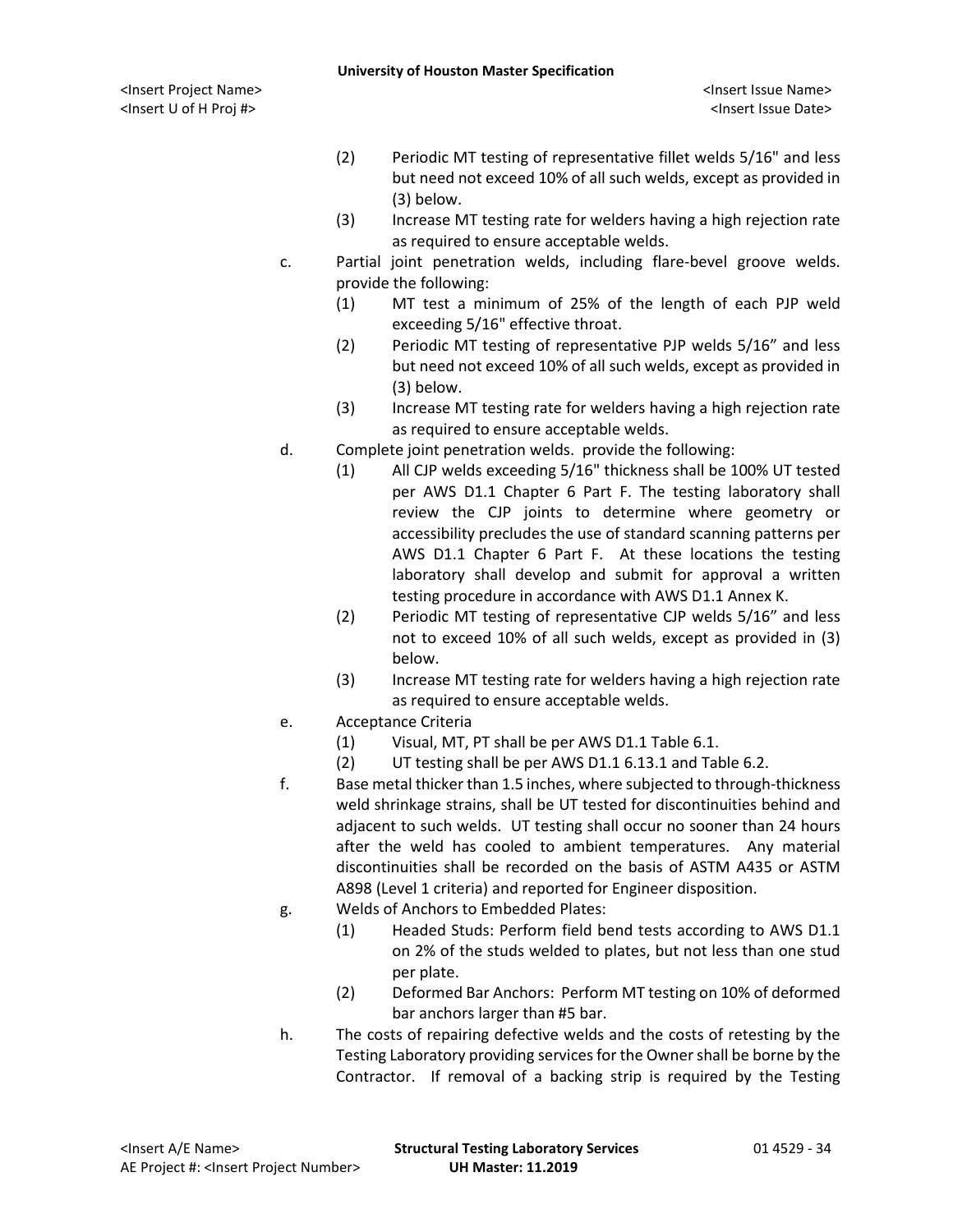Laboratory to investigate a suspected weld defect, such cost shall be borne by the Contractor.

- E. High-Strength Bolting Inspection and Testing: The Owner's Testing Laboratory shall perform the following inspections and test for connections joined with high-strength bolting. Bolting performed in the shop may be inspected in the field unless continuous monitoring of the bolting operation is herein specified:
	- 1. Observe preinstallation verification testing of the pretensioning method to be used in accordance with the requirements of the "Specification for Structural Joints Using ASTM A325 and A490 Bolts".
	- 2. Daily check the calibration of impact wrenches used in field bolted connections.
	- 3. Inspect bolt installation for 100% of high strength bolted connections according to inspection procedures outlined in the "Specification for Structural Joints Using ASTM A325 or A490 Bolts".
	- 4. Perform Arbitration Testing and Inspection according to procedures outlined in the "Specification for Structural Joints using ASTM A325 or A490 Bolts" when a disagreement exists between the Testing Laboratory and the Fabricator as to the minimum tension of installed bolts that have been inspected according to paragraph above.
	- 5. Monitoring of Bolting Installation:
		- a. Continuous Monitoring: The Owner's Testing Laboratory shall be continuously present and monitor the bolting installation for compliance with the selected procedure for installation as specified in the "Specification for Structural Joints Using ASTM A325 and A490 Bolts" for joints using high-strength bolts that are designated on the plans as Pretensioned (PT) or Slip-Critical (SC) type joints and that are being installed using the calibrated wrench method or the turn-of-nut without matchmarking method of installation.
		- b. Periodic Monitoring: All other joint types and bolt installation methods may be monitored on a periodic basis.
- 3.10 NON-SHRINK GROUT FOR BASE PLATES, BEARING PLATES AND PRECAST WALL PANELS
	- A. Compressive Strength Tests (by the Owner's Testing Laboratory): Compressive strength of grout shall be determined by testing grout cubes according to the requirements of ASTM C109 - Modified. Test one set of three cubes at 1 day, and one set of three cubes at 28 days.
	- B. Frequency of Testing: One set of cubes (6 cubes) shall be made for every ten base plates and bearing plates or fraction thereof but not less than one set for each day's operation. One set of cubes shall be made for each day's operation of grouting wall panels.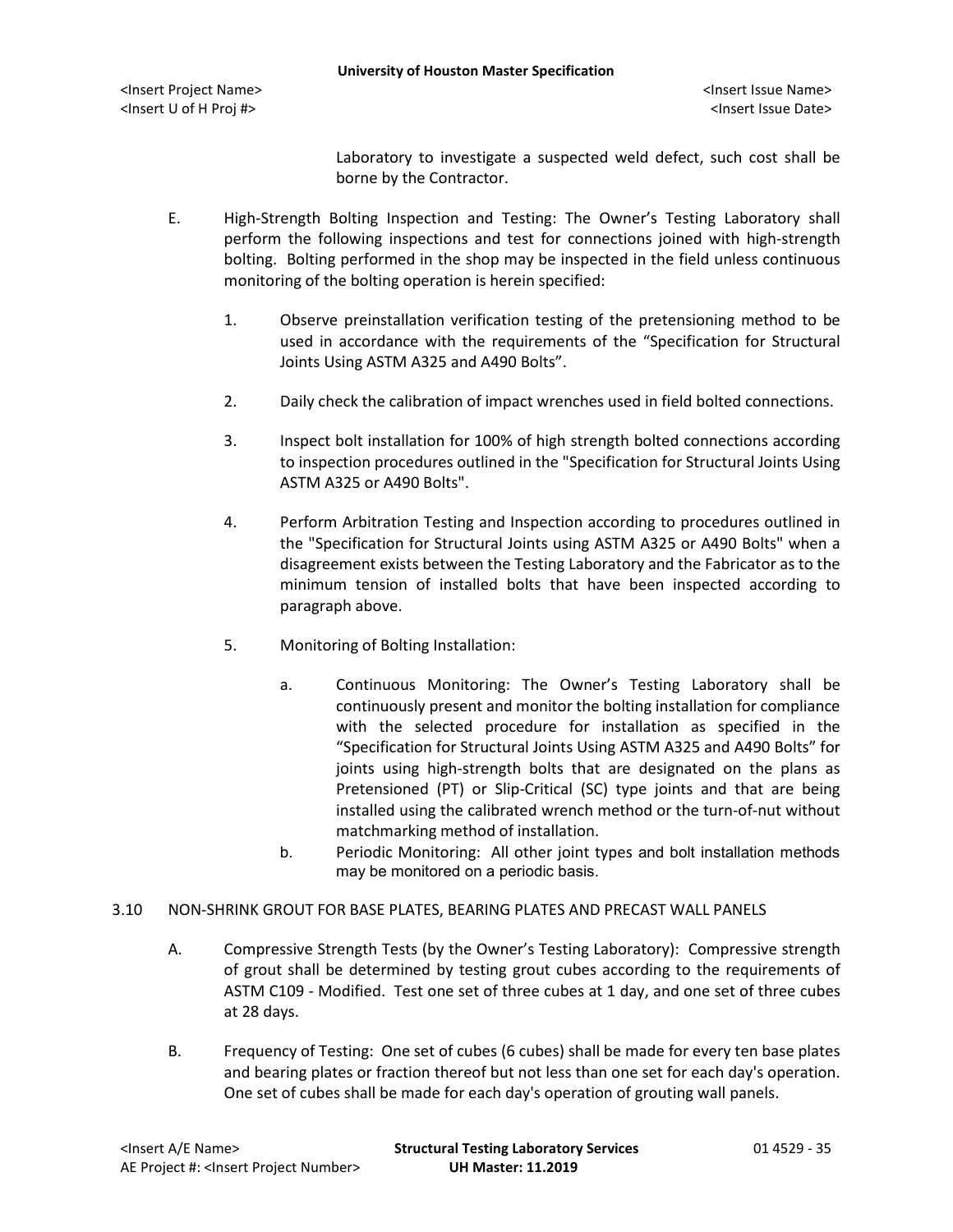# 3.11 SAND CEMENT GROUT FOR GROUTING POST-TENSIONING DUCTS AND SOIL ANCHORS

- A. Compressive Strength Tests (by the Owner's Testing Laboratory): Compressive strength of grout shall be determined by testing grout cubes according to the requirements of ASTM C109 - Modified. Test one set of three cubes at 1 day, and one set of three cubes at 28 days.
- B. Frequency of Testing: One set of cubes (6 cubes) shall be made for each day's operation of grouting ducts.

## 3.12 MASONRY

- A. Verification Testing Frequency: Verification of masonry strength  $(f'_m)$  will be performed at the beginning of masonry construction and during construction for each 5000 square feet of wall area or portion thereof.
- B. Concrete Masonry Unit: For each type of concrete masonry unit indicated, verify compliance with ASTM C90 and the strength required by design. Verification may be by reviewing certification from unit producer showing compliance.
- C. Mortar:
	- 1. Throughout construction, verify the proportions of the site-prepared mortar mix comply with the requirements of ASTM C270 for the type specified.
	- 2. Verify the proportions of materials in premixed or preblended mortar comply with the requirements of ASTM C270 for the type specified as delivered to the site.
- D. Grout:
	- 1. Prior to grouting, verify the proportions of site-prepared grout mix comply with the requirements of ASTM C476 for each type of grout used.
	- 2. Verify the proportions of materials in premixed or preblended grout comply with the requirements of ASTM C476 as delivered to the site.
- E. Prism Test Method:
	- 1. Compression Test: For each type of wall construction indicated for testing, test representative masonry prisms by methods of sampling and testing of ASTM C1314, and as follows:
		- a. Prepare one set of prisms for testing at 7 days and one set for testing at 28 days.
		- b. For concrete masonry prisms adhere to requirements as specified under preconstruction testing. Build prisms on job using same materials and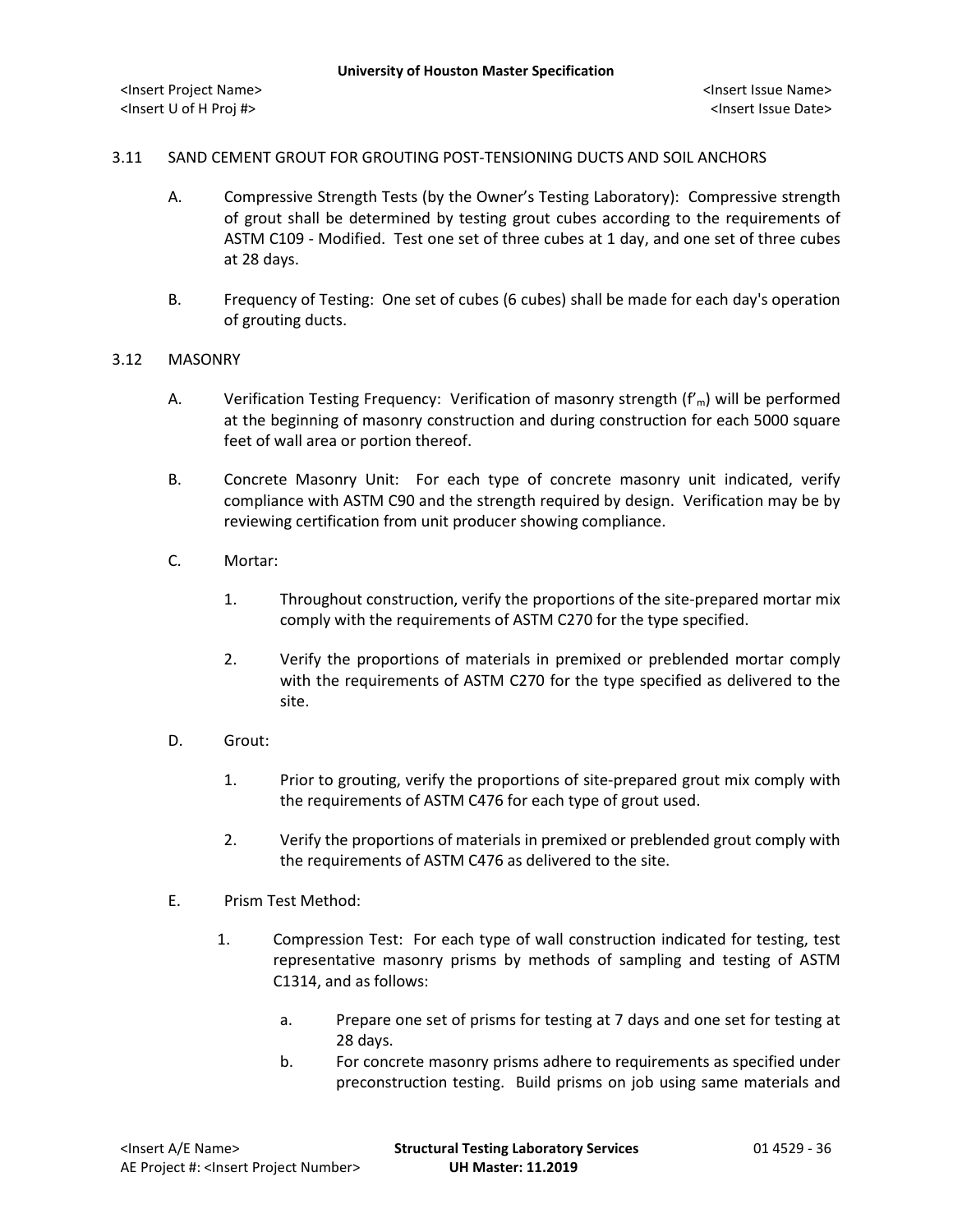methods as for wall construction. Store prisms in air at temperature not less than 65°F in a facility supplied by the contractor where they will be undisturbed for seven (7) days. After seven (7) days, transport to laboratory in a manner which will not disturb mortar bond.

- c. Cap each prism with suitable material to provide bearing surfaces on each end.
	- (1) Plane within 0.003 inch
	- (2) Approximately perpendicular to the axis of the prism.
- d. The preparation of prisms shall be observed by the testing agency that will test the prisms.
- 2. Report test results in writing and in form specified under each test method, to Architect and Contractor, on same day tests are made.
- 3. Retests: Where prism tests indicate non-compliance with specified requirements, additional testing shall be performed at the frequency of two additional tests for each unsatisfactory test. The cost of such additional testing shall be the responsibility of the Contractor. Where retesting fails to indicate conformance with specified requirements, any masonry construction represented by unsatisfactory tests shall be removed and replaced with acceptable masonry construction.
- F. Mortar Joints: Throughout construction, verify that mortar joints are being prepared in accordance with these specifications and ACI 530.1/ASCE 6/TMS 602.
- G. Reinforcement and Connectors: Prior to grouting, verify the size, grade, type and placement of reinforcement and connectors is in compliance with specified requirements.
- H. Grouting: Prior to any grouting procedure, the grout space shall be inspected to verify that it is clean and that cleanouts, if required, are in place and conform to requirements. Verify through continuous inspection that the placement of grout is in compliance with the requirements of the contract specifications and ACI 530.1/ASCE 6/TMS 602.
- I. Anchors: Continuously inspect the installation of anchors including anchors of masonry to other structural members, frames, or construction verifying their type, size, location, and installation.
- J. Anchors: Periodically verify the type, size and location of anchors including anchors of masonry to other structural members, frames, or construction is in compliance with specified requirements.
- K. Welding of Reinforcing Bars: Continuously observe the welding of reinforcing bars.
- L. Installed items: Verify that installed flashing, weep holes, construction joints, control joints and wall vents are installed in accordance with specifications.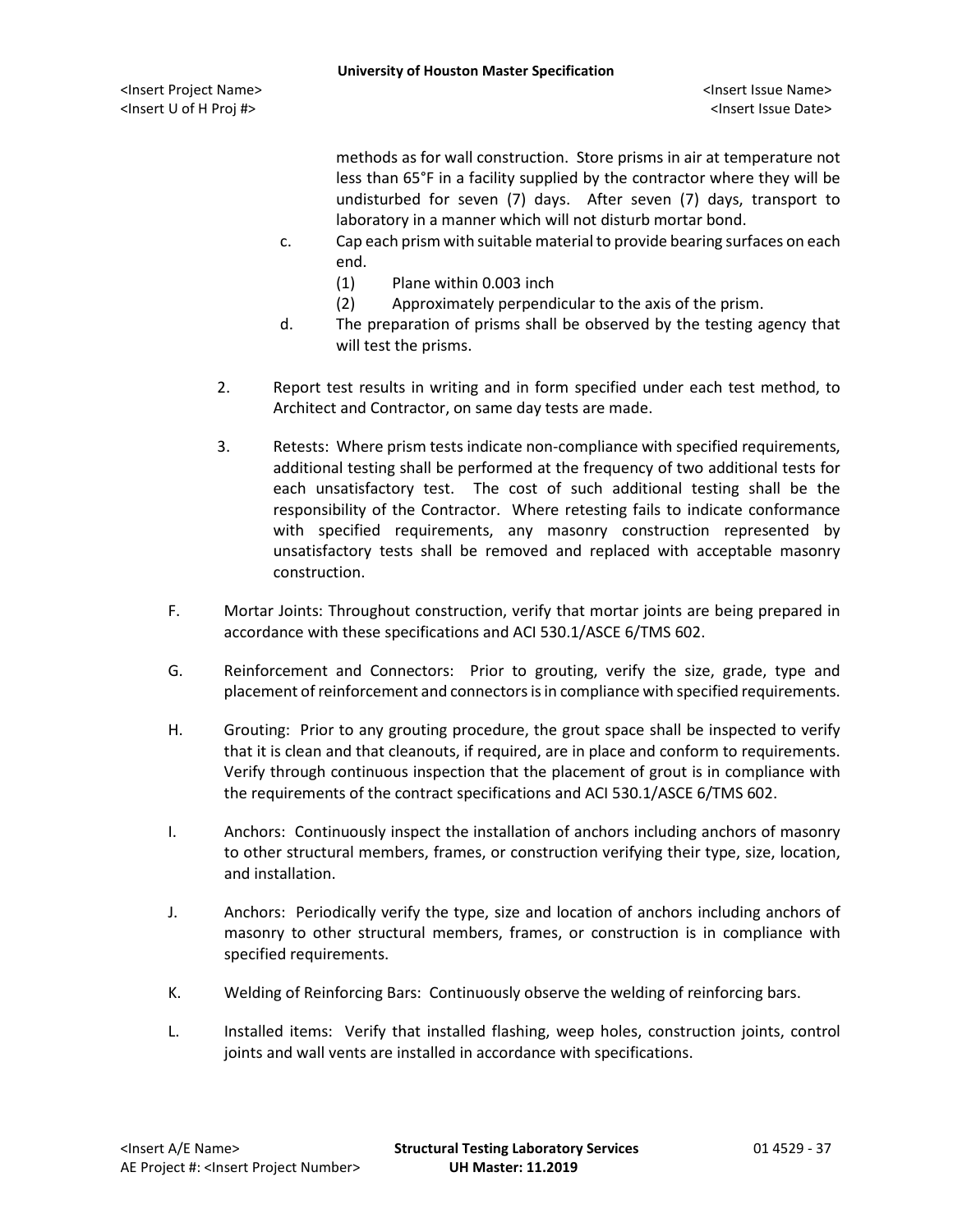- M. Prestressed Unit Masonry: The following inspections and test shall be made for unit masonry that is shown on the drawings to be prestressed:
	- 1. Reinforcement: Prior to grouting, verify the grade, size, and location of prestressing tendons.
	- 2. Prestressing: Continuously observe the application of prestressing force and verify the proper force was applied to tendons.
	- 3. Grout for Bonded Tendons: Prior to grouting, verify the proportion of siteprepared prestressing grout is in compliance.
	- 4. Grouting: Through continuous observation, verify that the grouting of bonded tendons complies with the requirements of ACI 530.1/ASCE 6/TMS 602.

# 3.13 OPEN WEB STEEL JOISTS

- A. Scope: The Owner's Testing Laboratory shall perform inspection of open web steel joists as herein described.
- B. Plant Inspection of Fabrication:
	- 1. Verify that the fabricator maintains detailed quality control procedures that provide a basis for inspection control of workmanship and of the ability to conform to approved construction documents and industry standards. Verify that these procedures are complete and adequate relative to code requirements for fabricator's scope of work.
	- 2. Verify welding procedures, welder qualifications and weld material prior to the start of work.
	- 3. Provide periodic inspection of the welding work in progress.
	- 4. Visually inspect 100% of welds prior to shipment of shop welded assemblies.
	- 5. Verify camber requirements.
- C. Field Inspection: The duties of the Owner's Testing Laboratory shall be as follows:
	- 1. Visually inspect a representative sample of joist shop welds not to exceed 10% of such welds, for compliance with SJI specifications. Increase inspection frequency if inspected welds incur a high rejection rate.
	- 2. Visually inspect 100% of welded chord splices for compliance with SJI and project specifications.
	- 3. Inspect joists for damage during shipment.
	- 4. Verify proper bearing of joist supports.
	- 5. Confirm bridging size and location.
	- 6. Review field welder qualifications by certification or verify by retesting. Obtain welder certificates.
	- 7. Visually inspect 100% of field attachment of joists to supports (welding or bolting).